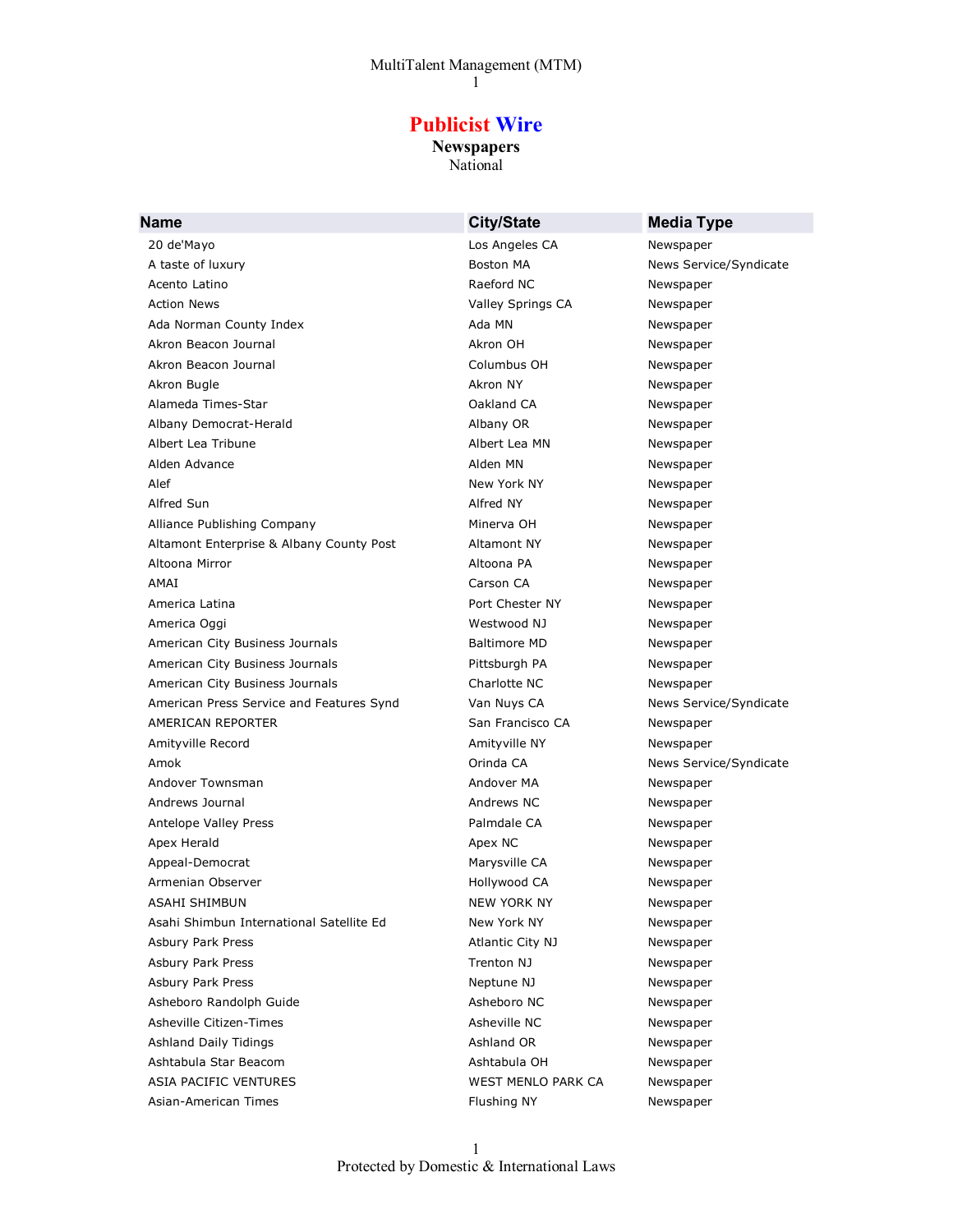Ask Dr J Castro Valley CA News Service/Syndicate Askov American **Askov MN** Askov MN Newspaper Associated Newspapers Bridgewater MA Newspaper Associated Newspapers **Associated Newspapers Rockland MA** Newspaper Associated Newspapers The Communication Stoughton MA Newspaper Associated Press **Albany NY** Albany NY News Service/Syndicate Associated Press **Annapolis MD** News Service/Syndicate Associated Press **Associated Press Baltimore MD** News Service/Syndicate Associated Press **Berkeley CA** News Service/Syndicate Associated Press **Boston MA** News Service/Syndicate Associated Press **Buffalo NY** Buffalo NY News Service/Syndicate Associated Press **Charlotte NC** News Service/Syndicate Associated Press Cincinnati OH News Service/Syndicate Associated Press Cleveland OH News Service/Syndicate Associated Press **Columbus OH** Columbus OH News Service/Syndicate Associated Press **Dayton OH** News Service/Syndicate Associated Press **Calculation Community Community** Grants Pass OR News Service/Syndicate Associated Press **Associated Press Hagerstown MD** News Service/Syndicate Associated Press **Associated Press** Harrisburg PA News Service/Syndicate Associated Press Lanham MD News Service/Syndicate Associated Press **Associated Press** Los Angeles CA News Service/Syndicate Associated Press **Minneapolis MN** News Service/Syndicate Associated Press New York NY New York NY News Service/Syndicate Associated Press New York NY New York NY Newspaper Associated Press Newark NJ Newark NJ News Service/Syndicate Associated Press **Associated Press** Philadelphia PA News Service/Syndicate Associated Press **Pittsburgh PA** News Service/Syndicate Associated Press **Associated Press** Pleasantville NJ News Service/Syndicate Associated Press **Portland OR** News Service/Syndicate Associated Press **Raleigh NC** News Service/Syndicate Associated Press **Sacramento CA** News Service/Syndicate Associated Press News Salem OR News Service/Syndicate Associated Press **News San Diego CA** News Service/Syndicate Associated Press **San Francisco CA** News Service/Syndicate Associated Press The San Jose CA News Service/Syndicate Associated Press **Seattle WA** Seattle WA News Service/Syndicate Associated Press **News Spokane WA** News Service/Syndicate Associated Press **Springfield MA** News Service/Syndicate Associated Press **NASSOCIATES** Syracuse NY News Service/Syndicate Associated Press **News Service**/Syndicate **Trenton NJ** News Service/Syndicate Associated Press **Tustin CA** Tustin CA News Service/Syndicate Associated Press **News Service**/Syndicate Vakima WA News Service/Syndicate Associated Wire Service **San Francisco CA** News Service/Syndicate Athol Daily News **Athol MA** Newspaper Atlanta Journal-Constitution and Atlanta GA Newspaper Austin American-Statesman Austin TX Austin TX Newspaper Austin Daily Herald **Austin MI Newspaper Austin MN** Newspaper B P I Entertainment News Wire **Los Angeles CA** News Service/Syndicate Baker City Herald **Baker City OR** Newspaper Bakersfield Californian and Bakersfield CA Newspaper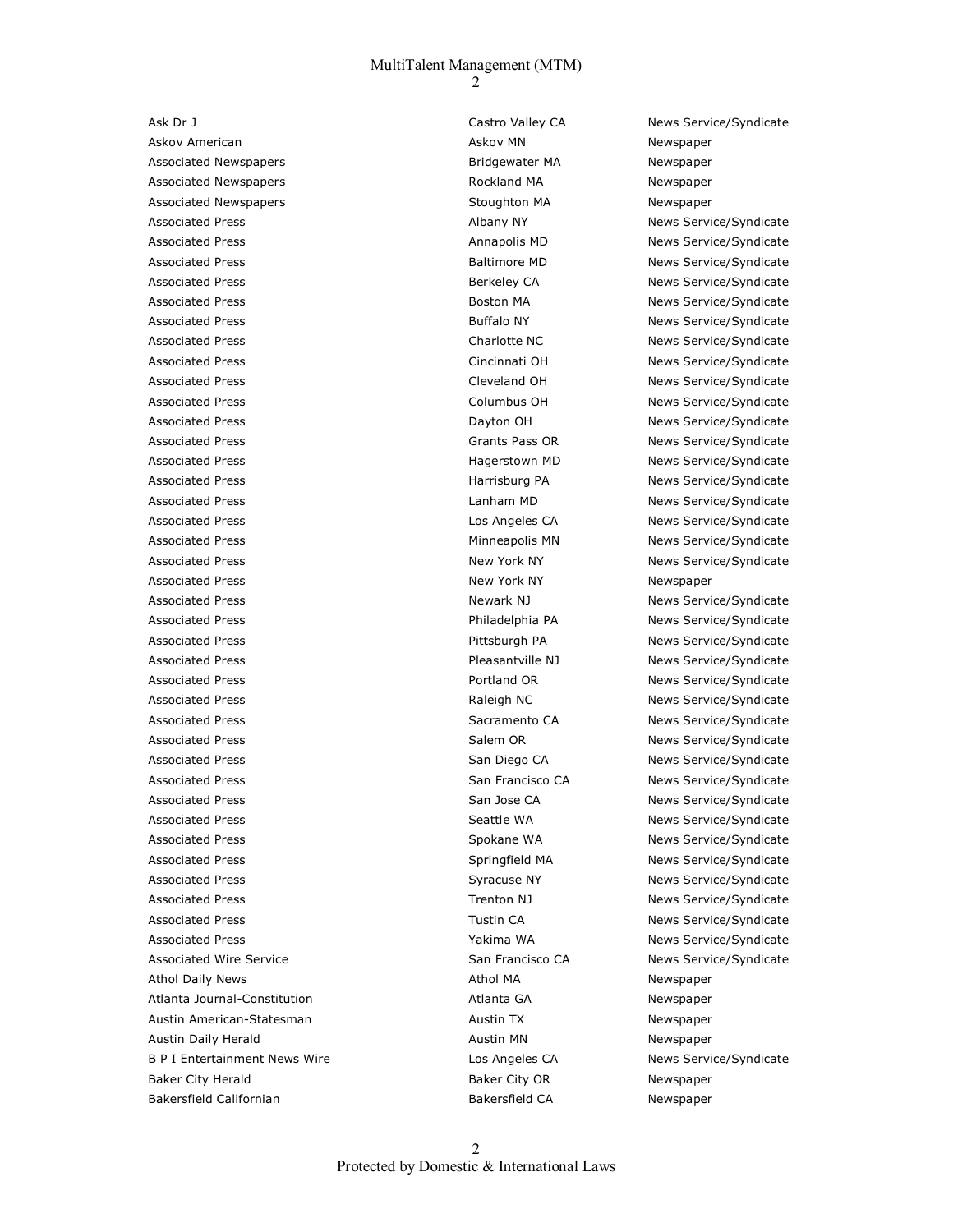Baltimore Business Journal and Baltimore MD Newspaper Baltimore Jewish Times **Baltimore MD** Baltimore MD Newspaper Barnstable Patriot **Matricial Communis MA** Rewspaper Barron Communications The Communications of the Monterey Park CA Newspaper Bay Weekly **Deale MD** Deale MD Newspaper Belle Plaine Herald **Belle Plaine MN** Newspaper Bellingham Herald **Bellingham WA** Newspaper Berkshire Eagle **Pittsfield MA** Newspaper Bien **Burbank CA** Newspaper Big Red Hen Productions The Mexican State of New York NY New York NY News Service/Syndicate Bilingual Press Publications and Spokane WA Newspaper Black Mountain News Black Mountain NC Newspaper Bleezarde Publishing Inc. The Contract of Ravena NY Newspaper Bloomberg News **Avon OH** Avon OH News Service/Syndicate Bloomberg News Marina del Rey CA News Service/Syndicate Bloomberg News Princeton NJ News Service/Syndicate Bloomberg News **San Francisco CA** News Service/Syndicate Bloomberg News Schlitter Assembly Charles and Skillman NJ News Service/Syndicate Bloomberg News News Seattle WA News Service/Syndicate Bloomberg News **National Community Community** Princeton NJ Newspaper Bloomberg News New York NY New York NY News Service/Syndicate Bloomberg News **News Service Angeles CA** News Service/Syndicate Bloomberg News **Boston MA** News Service/Syndicate Blue Mountain Eagle John Day OR Newspaper Boardman News Boardman OH Newspaper Boston Business Journal and Boston MA Newspaper Boston Globe **Boston MA** Rewspaper Boston Globe Framingham MA Newspaper Boston Globe **Hanover MA** Newspaper Boston Globe **Contains a Community Contains Container** Lynnfield MA **Newspaper** Boston Globe **Download Communist Contract Communist Contract Contract Contract Contract Contract Contract Contract Contract Contract Contract Contract Contract Contract Contract Contract Contract Contract Contract Contract**  Boston Herald Boston MA Newspaper Boston Herald N Attleboro MA Newspaper Bradford Era **Bradford PA** Bradford PA Newspaper Brainerd Daily Dispatch **Brainerd MN** Brainerd MN Newspaper Brazilian News Week **Newspaper Philadelphia PA** Newspaper Brazilian Times **Somerville MA** Newspaper Breeze Newspapers **Torrance CA** Newspaper Brehm Communications, Inc. The Communications, Inc. And Lake Arrowhead CA Newspaper Brentwood Media Group and Costal Costal Los Angeles CA Newspaper Brentwood Media Group Santa Monica CA Newspaper Bridge Information Systems New York NY New York NY News Service/Syndicate BridgeNews **New York NY** New York NY News Service/Syndicate Bridgeton News Bridgeton NJ Newspaper Bristol Pilot **Bristol Participal Participal Participal Participal Participal Participal Participal Participal Participal Participal Participal Participal Participal Participal Participal Participal Participal Participal P** Broadcasters Network International **Los Angeles CA** News Service/Syndicate Bronx Times Reporter Newspapers The Bronx NY Newspaper Bronx NY Brooklyn Paper Publications and Brooklyn NY Newspaper BU WebServer **Boston MA** Newspaper Bucyrus Telegraph-Forum and the Sucyrus OH Newspaper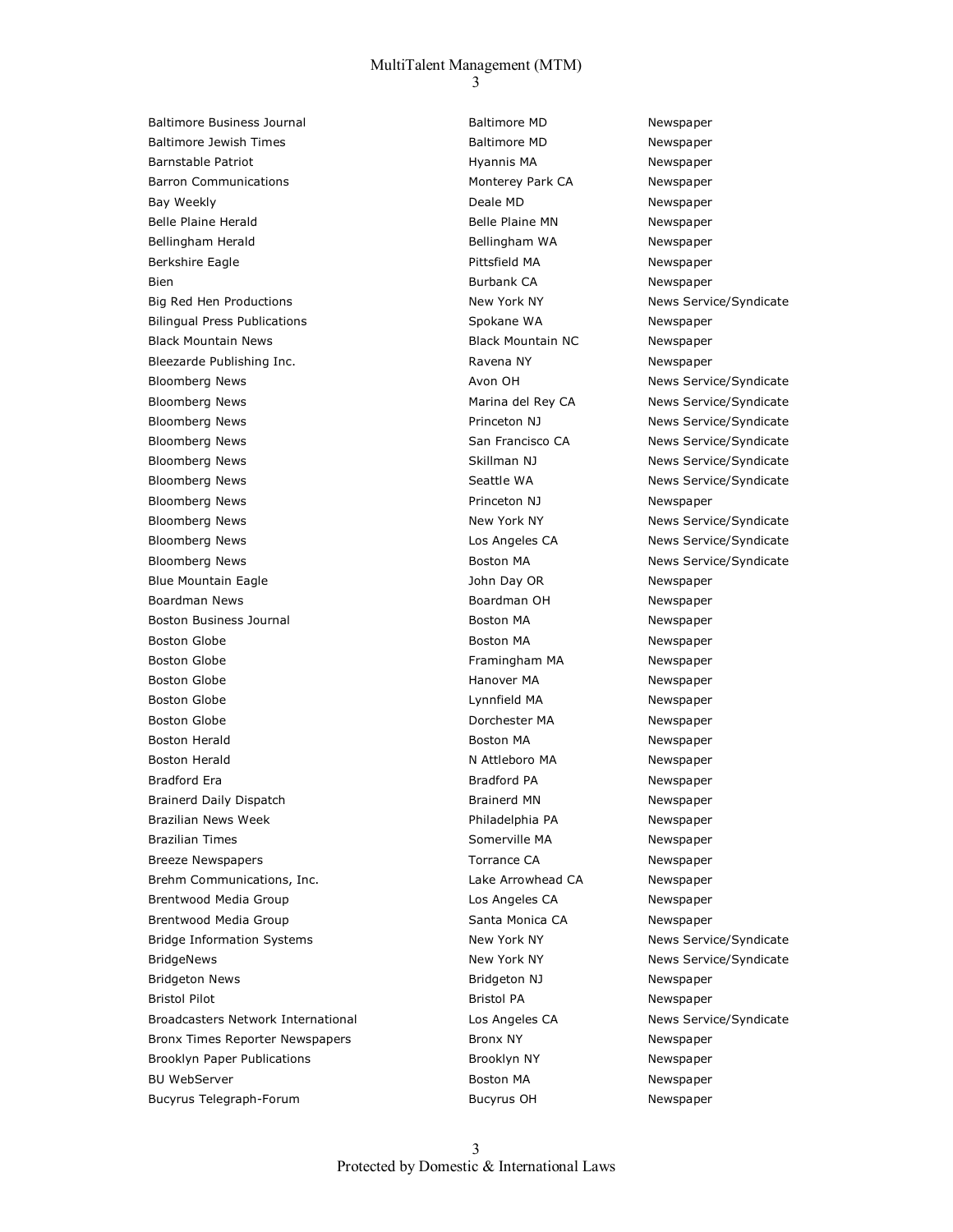Budgeteer News **Duluth MN** Newspaper Buffalo Business First **Buffalo NY** Buffalo NY Newspaper Buffalo Jewish Review **Buffalo NY** Buffalo NY Newspaper Buffalo Law Journal **Buffalo NY** Buffalo NY Newspaper Burbank Leader **Burbank CA Burbank CA Newspaper Burbank CA**  Business Courier Cincinnati OH Newspaper Business First - Buffalo **Business First - Buffalo NY** Buffalo NY Newspaper Business First - Columbus Columbus OH Newspaper Business First: The Greater Columbus Bus Columbus OH Newspaper Business Journal of Charlotte **Charlotte Charlotte NC** Newspaper Business Journal Serving Greater Portlan Portland OR Newspaper Business Review **Albany NY** Albany NY Newspaper Business Week International and New York NY Newspaper Butler Eagle **Butler PA** Butler PA **Newspaper Butler PA** Newspaper Byron Review **Byron MN** Newspaper California Examiner Newspapers Los Angeles CA Newspaper California News Bureau **Palm Springs CA** News Service/Syndicate California News Bureau, Inc. et al. Palm Springs CA Newspaper California Staats-Zeitung and Los Angeles CA Newspaper Cambridge Star Cambridge MN Newspaper Cambridge/Isanti/Braham County News Cambridge MN Newspaper Camden Courier Post Camden NJ Newspaper Canby News **Canby MN** Newspaper Canton Citizen **Canton Canton MA** Newspaper Cape Cod Community Newspapers Orleans MA Newspaper Cape Cod Times **Hyannis MA** Newspaper Capitol News Service **Sacramento CA** News Service/Syndicate Carolina Beach Island Gazette Carolina Beach NC Newspaper Carolina Peacemaker **Greensboro NC** Newspaper Carroll County Times **Westminster MD** Newspaper Catamaran Media North Wildwood NJ Newspaper Catholic Accent Catholic Accent Catholic Accent Catholic Accent Catholic Accent Catholic Accent Catholic Accent Catholic New York New York NY Newspaper Catholic Review Baltimore MD Newspaper Catholic Sentinel **Portland OR** Newspaper Catholic Standard & Times **Philadelphia PA** Newspaper Catonsville 21228 Catonsville MD Newspaper Catskill Mail Catskill NY Newspaper CBS MarketWatch San Francisco CA News Service/Syndicate Central Ohio Printing London OH Newspaper Ceres Courier **Ceres CA** Ceres CA Newspaper Channel Town Press La Conner WA Newspaper Chaska Herald **Chaska MI Newspaper** Chaska MN Newspaper Cheektowaga Times **Buffalo NY** Buffalo NY Newspaper Chester County Press Oxford PA Newspaper Chesterland News Chesterland OH Newspaper Chestnut Hill Local Philadelphia PA Newspaper Chicago Sun-Times Chicago IL Newspaper Chicago Tribune Chicago IL Newspaper Chicago Tribune Los Angeles CA Newspaper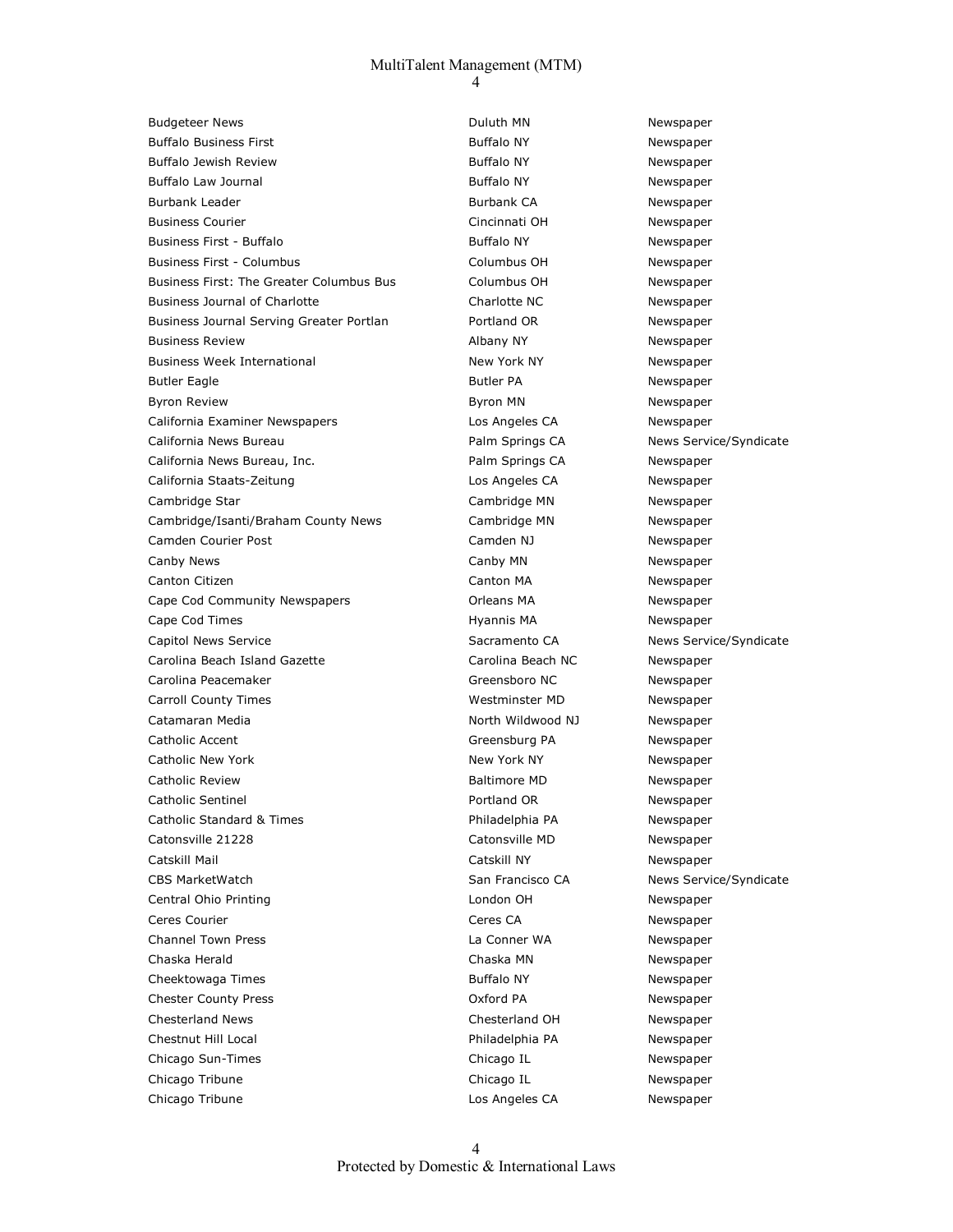Chicago Tribune **New York NY** New York NY Newspaper Chico Enterprise-Record Chico CA Newspaper Chicopee Herald Chicopee MA Newspaper Chillicothe Gazette Chillicothe OH Newspaper Christian Science Monitor **Boston MA** Newspaper Christian Science Monitor **New York New York NY** Newspaper Cincinnati Downtowner Cincinnati OH Newspaper Cincinnati Post Cincinnati OH Newspaper Citizen Standard Elysburg PA News Service/Syndicate City Beat Cincinnati OH Newspaper City News Cleveland OH Newspaper City Pages **Minneapolis MN** Newspaper City Paper **Philadelphia PA** Newspaper Philadelphia PA CityBusiness - The Business Journal of t Minneapolis MN Newspaper Clarion News Clarion PA Newspaper Clatskanie Chief Clatskanie OR Newspaper Clay County Progress-Mountain News Mayesville NC Newspaper Cleveland Tab Cleveland OH Newspaper Clovis Independent Clovis CA Newspaper Co-op City Times **Bronx NY** Bronx NY Newspaper Coalinga's Own Coalinga CA Newspaper Coastal View **Carpinteria CA** Newspaper College Street Journal **South Hadley MA** Newspaper Columbia Basin Herald **Moses Lake WA** Newspaper Columbian Vancouver WA Newspaper Columbus Dispatch Columbus OH Newspaper Colusa County Sun-Herald Colusa CA Newspaper Community Media, LLC **New York NY** New York NY Newspaper Community Newspaper Company - Lexington Lexington MA Newspaper Community Newspaper Company - Metrowest Marlborough MA Newspaper Community Newspaper Company - North Danvers MA Newspaper Community Newspaper Company - Northwest Concord MA Newspaper Community Newspaper Company - South Marshfield MA Newspaper Conneticut Post **Bridgeport CT** Newspaper Contacto Magazine **Burbank CA Burbank CA** Newspaper Continental Union City NJ Newspaper Contra Costa Times **Mallace Contra Costa Times** Walnut Creek CA Newspaper Cook News-Herald Cook MN Newspaper Copley News Service **San Diego CA** News Service/Syndicate Corning Observer **Corning CA** Corning CA Newspaper Corvallis Gazette-Times and Corvallis OR Corvallis OR Newspaper Corvallis Times Gazette Corvallis OR Newspaper Coshocton Tribune Coshocton OH Newspaper Cottage Grove Sentinel Cottage Grove OR Newspaper Coulee City News-Standard **Coulee City WA** Newspaper Country Gazette **Milford MA** Newspaper Courier News Weekly Lederach PA Newspaper Courier-Post Cherry Hill NJ Newspaper Cox Newpapers Lebanon OH Newspaper Creative Loafing **Charlotte NC** Newspaper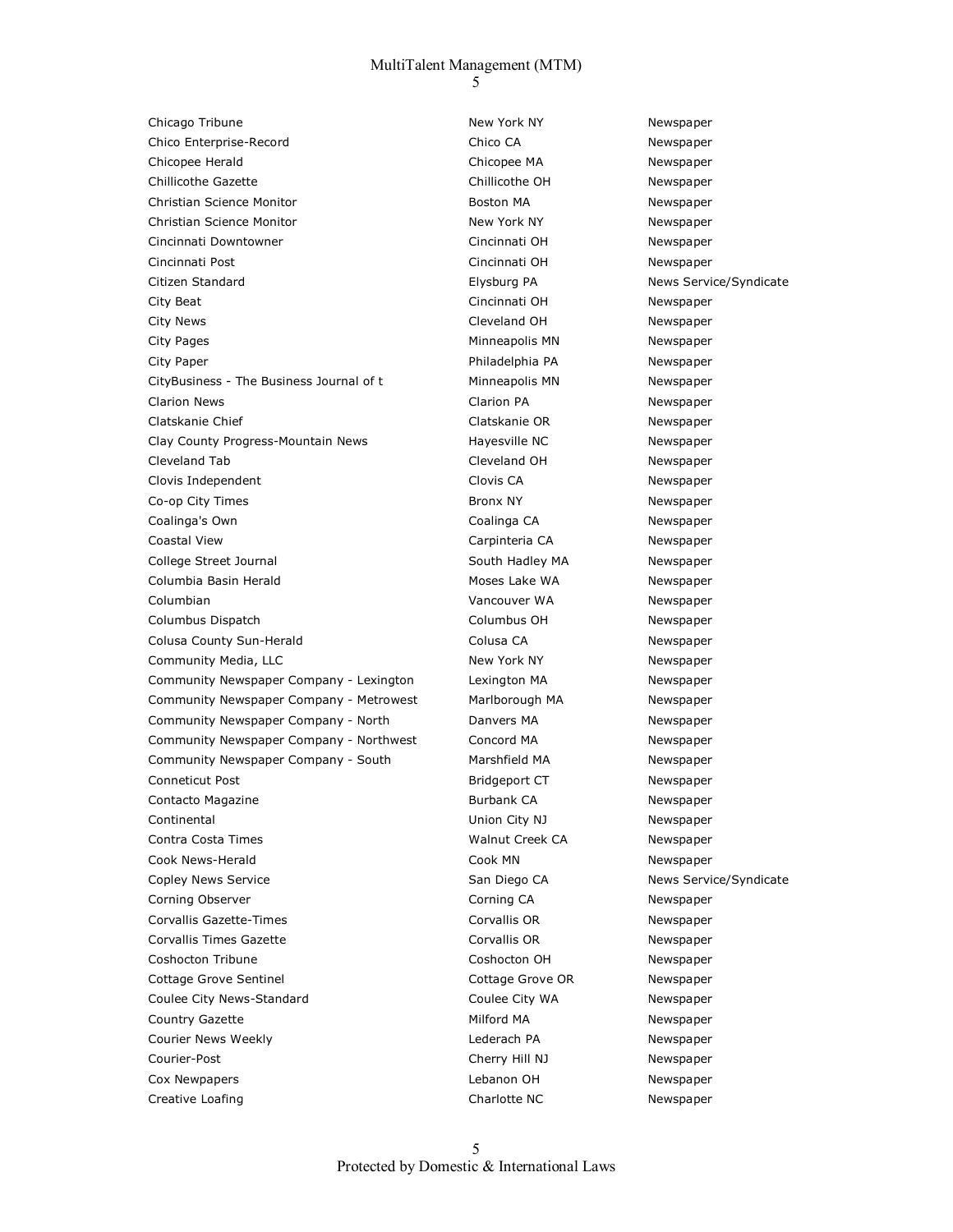Cricket Communications, Inc. The Communications of the Cricket Communications, Inc. Ardmore PA News Service/Syndicate Crossroads Chronicle Cashiers NC Newspaper Daily Banner **Cambridge MD** Newspaper Daily Breeze **Torrance CA** Newspaper Daily Freeman November 2012 12:00 November 2013 12:00 Kingston NY Newspaper Daily Globe **No. 2018 Worthington MN** Newspaper Daily Hampshire Gazette **Northampton MA** Newspaper Daily Herald **Provo UT** Provo UT **Newspaper Provo UT** Daily Herald **Roanoke Rapids NC** Newspaper Daily Journal of Commerce The Portland OR Newspaper Daily Local News West Chester PA Newspaper Daily Midway Driller **Taft CA** Taft CA Newspaper Daily News Lebanon PA Newspaper Daily News **New York NY** New York NY Newspaper Daily News **Palmdale CA** Newspaper Daily News **Newspaper Red Bluff CA** Newspaper Daily News Woodland Hills CA Newspaper Daily Pilot **Costa Mesa CA** Newspaper Daily Press Victorville CA Newspaper Daily Record Ellensburg WA Newspaper Daily Record **Morristown NJ** Newspaper Daily Record **Parsippany NJ** Parsippany NJ Newspaper Daily Reflector **Calculation** Controller Controller Controller Newspaper Daily Republic **Fairfield CA** Newspaper Dassel Enterprise/Cokato Dispatch Cokato MN Newspaper DATAMATION SAN JOSE CA Newspaper Dayton Business Journal Dayton OH Newspaper Dayton Daily News Columbus OH Newspaper Dayton Daily News **Dayton OH** Dayton OH Newspaper Dayton Daily News **News** Troy OH Newspaper Delaware County Daily Times **Primos PA** Primos PA Newspaper Delaware Gazette **Delaware OH** Newspaper DEMPA PUBLICATIONS INC NEW YORK NY NEW YORK NY Newspaper Denver Post Newspaper Newspaper Newspaper Newspaper Newspaper Newspaper Newspaper Der Yid Brooklyn NY Newspaper Deseret News Newspaper Controller City UT Newspaper Salt Lake City UT Desert Dispatch **Barstow CA Barstow CA** Newspaper Detroit Free Press and the Community Control of the Detroit MI Newspaper Detroit News Detroit MI Newspaper DeVaul Publishing, Inc. Chehalis WA Newspaper Devine Media Enterprises and the Californian Rahway NJ Newspaper Dispatch Brainerd MN Newspaper Dodge Center Star Record **Canadian Control Control Control** Dodge Center MN Newspaper Dow Jones News Service **Charlotte NC** Charlotte NC News Service/Syndicate Dow Jones News Service The Matter of the Jersey City NJ News Service/Syndicate Dow Jones News Service **News Service Syndicate** Longview WA News Service/Syndicate Dow Jones News Service Los Angeles CA News Service/Syndicate Dow Jones News Service **News Accord Contract Contract Philadelphia PA** News Service/Syndicate Dow Jones News Service San Francisco CA News Service/Syndicate Duluth News-Tribune **Newspaper Construction Construction Construction Construction Construction Construction Construction Construction Construction Newspaper**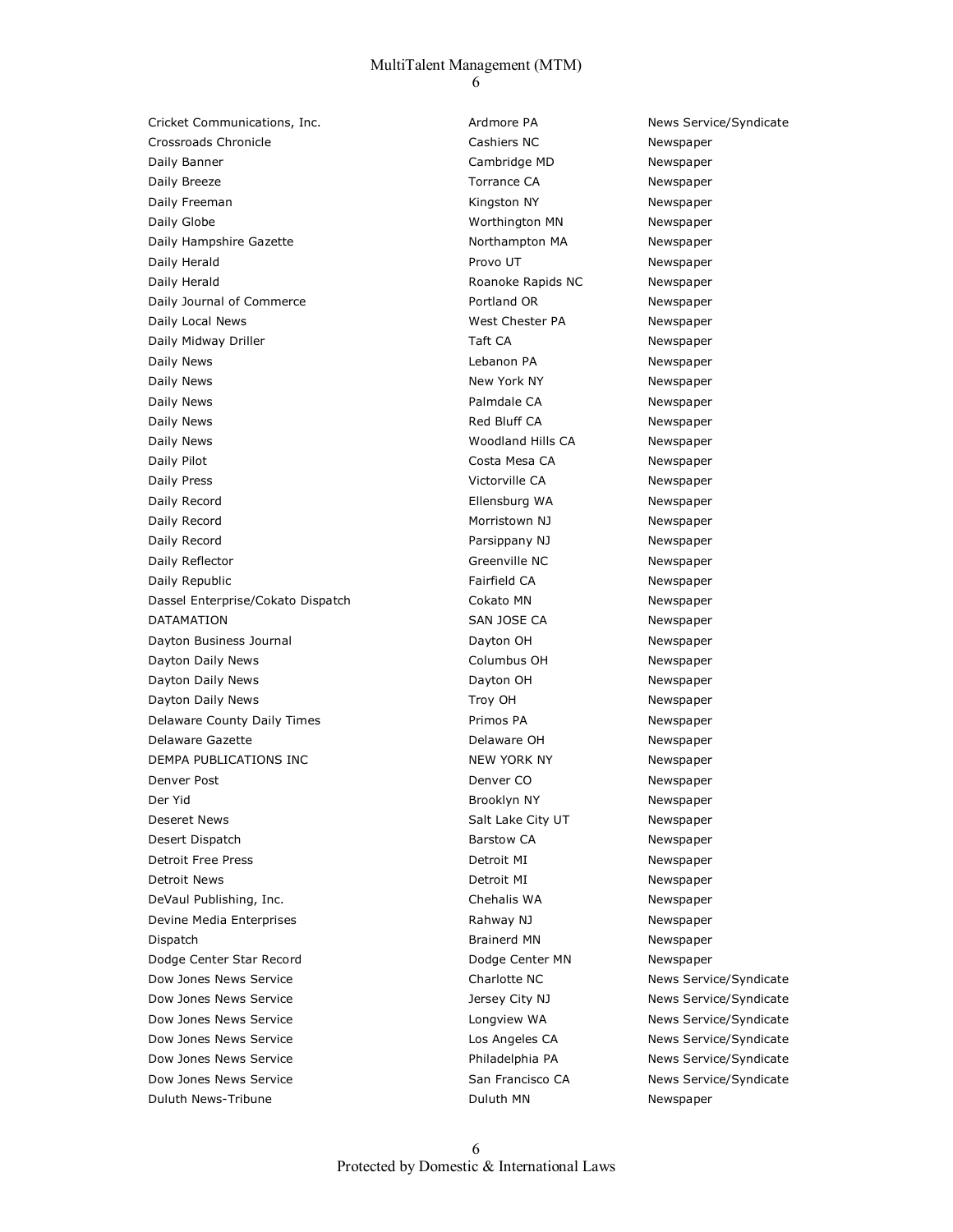E C M Publishers, Inc. The C M Newspaper C M Newspaper Elk River MN Newspaper E C M Publishers, Inc. The C M Newspaper C M Newspaper E W A Publications and the state of the Brooklyn NY The Newspaper Eagle - Tribune Lawrence MA Newspaper Eagle-Tribune Lawrence MA Newspaper East Bay Business Times **Pleasanton CA** Newspaper East Bay Express Emeryville CA Newspaper East Hampton Star **East Hampton NY** Newspaper East Oregonian **Pendleton OR** Newspaper East Penn Publishing and Allentown PA Newspaper Eastside Business Journal **Bellevue WA** Bellevue WA Newspaper Economic Forum and the control of the Hempstead NY The Newspaper Ed Print Woodinville WA Newspaper Eden Prairie News **Channessen MN** Newspaper El Aviso Huntington Park CA Newspaper El Diario La Prensa New York NY Newspaper El Diario/La Prensa New York NY New York NY Newspaper El Especial Union City NJ Newspaper El Heraldo Catolico **Sacramento CA** Newspaper El Hispano Upper Darby PA Newspaper El Latino San Diego Chula Vista CA Newspaper El Mensajero San Francisco CA Newspaper El Mundo Boston MA Newspaper El Nuevo Hudson jersey city NJ Newspaper El Popular Bakersfield CA Newspaper El Sol Salinas CA Newspaper Elk River Star News Elk River MN Newspaper Ellwood City Ledger Ellwood City PA Newspaper Empire Publishing Corporation **Great Neck NY** Newspaper Enterprise Newspapers Lynnwood WA Newspaper Environment News Service **New York New York NY** News Service/Syndicate Environmental Business Journal San Diego CA Newspaper Envision Los Angeles CA News Service/Syndicate Erie Times-News Erie PA Newspaper Eugene Weekly Eugene OR Newspaper Evening Times **Little Falls NY** Newspaper eWeek etter and the Garden City NY Newspaper exito Deportivo **Norwalk CA** Norwalk CA Newspaper Fact Magazine **Los Angeles CA** Newspaper Fairborn Daily Herald **Fairborn OH** Fairborn OH Newspaper Fairfield County Business Journal White Plains NY Newspaper Fairmont Sentinel **Fairmont MN** Newspaper Faribault Daily News **Faribault MN** Newspaper Fayetteville Observer-Times **Fayetteville NC** Newspaper Fayetteville Observer-Times and the Lumberton NC Newspaper Fertile Journal Fertile MN Newspaper Fillmore Herald **Fillmore CA** Newspaper Fontana Herald News **Fontana CA Newspaper Fontana CA Newspaper** Forks Forum and the Community of the Community Forks WA Newspaper Fort Detrick Standard **Fort Detrick MD** Newspaper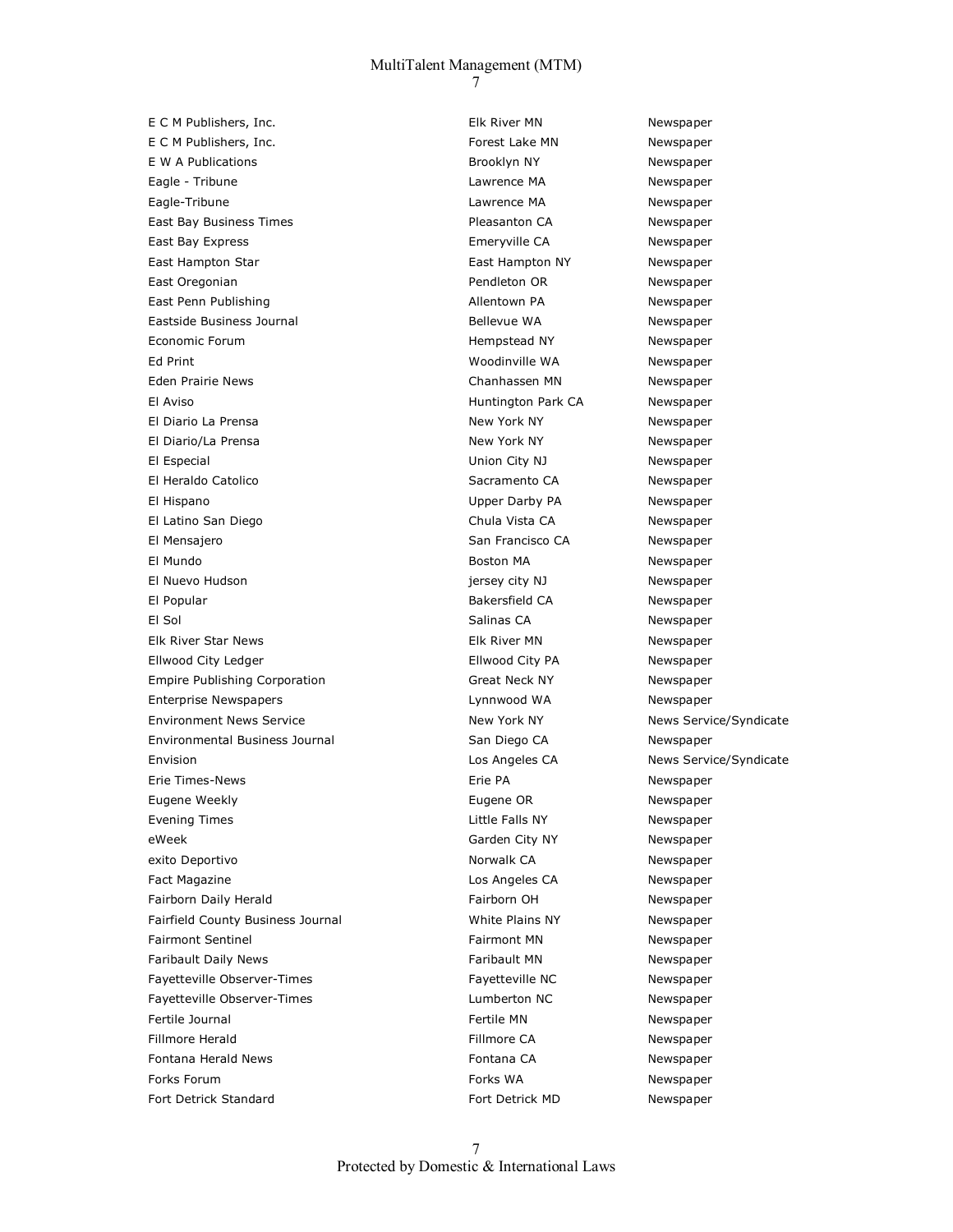Fort Dix Post Newspaper **Fort Dix NJ** Newspaper Fort Worth Star-Telegram The State of the Start Worth TX Newspaper Forum Courier **Calculation** Communication Courier Courier Courier Courier Courier Courier Courier Courier Courier Fosston Thirteen Towns **Fosston MN** Fosston MN Newspaper Fostoria Review Times Fostoria OH Newspaper France-Amerique **New York NY** New York NY Newspaper Franklin Chronicle Franklin OH Newspaper Franklin Township Sentinel The Controller Channel Franklinville NJ Newspaper Frazee Forum and the Community of the Community of the Frazee MN Newspaper Free Lance **Newspaper Hollister CA** Newspaper Free Press Standard The Carrollton OH Newspaper Fresno Bee **Fresno CA** Newspaper **Fresno CA** Newspaper Fulda Newspapers Fulda MN Newspaper Gadget Grrl **Arroyo Grande CA** News Service/Syndicate Gannett Newspapers **Communist Communist Communist Communist Communist Communist Communist Communist Communist Communist Communist Communist Communist Communist Communist Communist Communist Communist Communist Communist Co** Garfield Messenger The Controller Carrield NJ Newspaper Gaston Gazette **Gastonia NC** Newspaper Gates-Chili Post **Rochester NY** Newspaper Gaylord Hub **Gaylord MN** Gaylord MN Newspaper Gazette Newspapers, Inc. - Upper Marlbor Landover MD Newspaper Germantown Press Germantown OH Newspaper Gettysburg Times **Gettysburg PA** Newspaper Glendale News-Press Glendale CA Newspaper Glenmoor Enterprises Media Group Millits CA News Service/Syndicate Glens Falls Business Journal and Glens Falls NY Clens Falls NY Newspaper Gloucester County Times **Woodbury NJ** Woodbury NJ Newspaper Gold Coast Gazette **Glen Cove Cove Cove Cove Cove AT ACCOVE COVE COVE COVE COVE COVE COVER COVER COVER COVER COVER**  Goldendale Sentinel Goldendale WA Newspaper Goldsboro News-Argus **Goldsboro NC** Newspaper Grand Rapids Herald-Review **Grand Rapids MN** Newspaper Grant County Herald **Elbow Lake MN** Newspaper Grants Pass Daily Courier Communication Counter Grants Pass OR Grants Pass OR Newspaper Grapevine - Visitacion Valley San Francisco CA Newspaper Great Oak Publications, Inc. The Control of North Reading MA Newspaper Greenbelt News Review **Greenbelt MD** Newspaper Greencastle Echo-Pilot **Greencastle PA** Newspaper Greenville Record-Argus **Greenville PA** Newspaper Grupo Bogota, Inc. **Philadelphia PA** Newspaper Haiti Progres and the Community of the Brooklyn NY The Newspaper Harrison News-Herald **News-Report Cadiz OH** Cadiz OH Newspaper HARVARD UNIVERSITY GAZETTE CAMBRIDGE Cambridge MA Newspaper Hayfield Herald **Hayfield MI Newspaper Hayfield MN** Newspaper Headlight Herald **Newspaper** Tillamook OR Newspaper Hearthstone Town and Country The Red Hill PA Newspaper Hellenic Journal Oakland CA Newspaper Hellenic Times **New York NY** New York NY Newspaper Hello Holyoke Holyoke MA Newspaper Heppner Gazette-Times **Heppner OR** Newspaper Herald News Fall River MA Newspaper Herald Newspapers **Newspapers** Sylvania OH Newspaper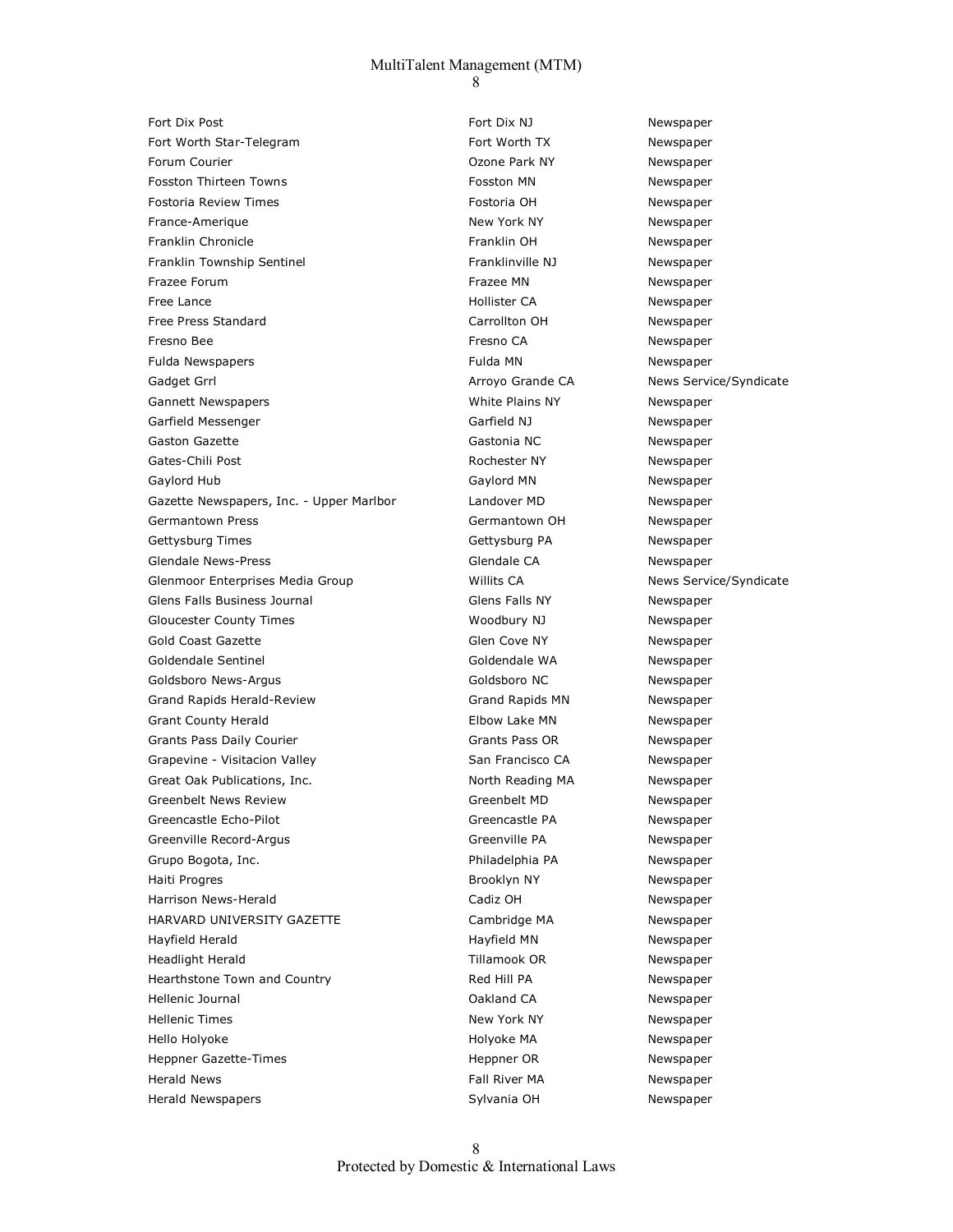Herald-Mail Hagerstown MD Newspaper Herald-Star Steubenville OH Newspaper Hermiston Herald **Hermiston OR** Newspaper Highland Community News Manuscription and Highland CA Newspaper Highlands Highlander **Highlands NC** Newspaper Hills Newspapers, Inc. The Control of the California CA Newspaper Hinckley News **Hinckley MN** Newspaper Hispanos Unidos Escondido CA Newspaper Hoffman Tribune **Hoffman MN** Newspaper Home News Tribune **East Brunswick NJ** Newspaper Hometown/Tribune Publishing The Communication of Holtville CA Newspaper Houston Chronicle Houston TX Newspaper Hoy **New York NY** New York NY Newspaper Hudson Valley Business Journal Wappingers Falls NY Newspaper Hunterdon County Democrat, Inc. The Remington NJ Rewspaper Huntington Beach Independent The Huntington Beach CA Newspaper IDG NEWS SERVICE **NEW YORK NY** NEW YORK NY Newspaper Illyria Bronx NY Newspaper imarket **National Accord Engine System** Parsippany NJ News Service/Syndicate Independent Coast Observer The Constitution of Gualala CA Newspaper Independent Weekly Durham NC Newspaper India West **India West** San Leandro CA Newspaper Information Industry Insights Wyckoff NJ Newspaper InfoWorld **San Mateo CA** Newspaper Inland Valley Daily Bulletin Ontario CA Newspaper Inman News Features **Emeryville CA** News Service/Syndicate International Data Communication FRAMINGHAM MA Newspaper International Falls Daily Journal **International Falls MN** Newspaper International News Features Network New York New York NY News Service/Syndicate Investment Dealers' Digest New York NY New York NY Newspaper Investor's Busines Daily Los Angeles CA Newspaper Investor's Business Daily Los Angeles CA Newspaper Investor's Business Daily **New York NY** New York NY Newspaper Investor's Business Daily **Sunnyvale CA** Newspaper INVESTORS BUSINESS DAILY **SUNNYVALE CA** Newspaper Irish Echo New York NY New York NY Newspaper Irondequoit Post **Rochester NY** Newspaper Ironton Tribune **Ironton OH** Newspaper Irvine World News **Irvine CA** Newspaper Irvington Herald **Maplewood NJ** Newspaper Italian Tribune News **Newspaper** Newark NJ Newspaper Ithaca Times **Ithaca NY** Ithaca NY Newspaper Ivanhoe Times **Ivanhoe MN** Ivanhoe MN Newspaper J Features Cohasset MA News Service/Syndicate Jefferson Times, Inc. West Jefferson NC Newspaper Jersey Journal Jersey City NJ Newspaper Jewish Journal - North of Boston Salem MA Newspaper Jewish Telegraphic Agency **New York NY** New York NY News Service/Syndicate JiJi Press America Los Angeles CA News Service/Syndicate Jon Peddie Associates Tiburon CA Newspaper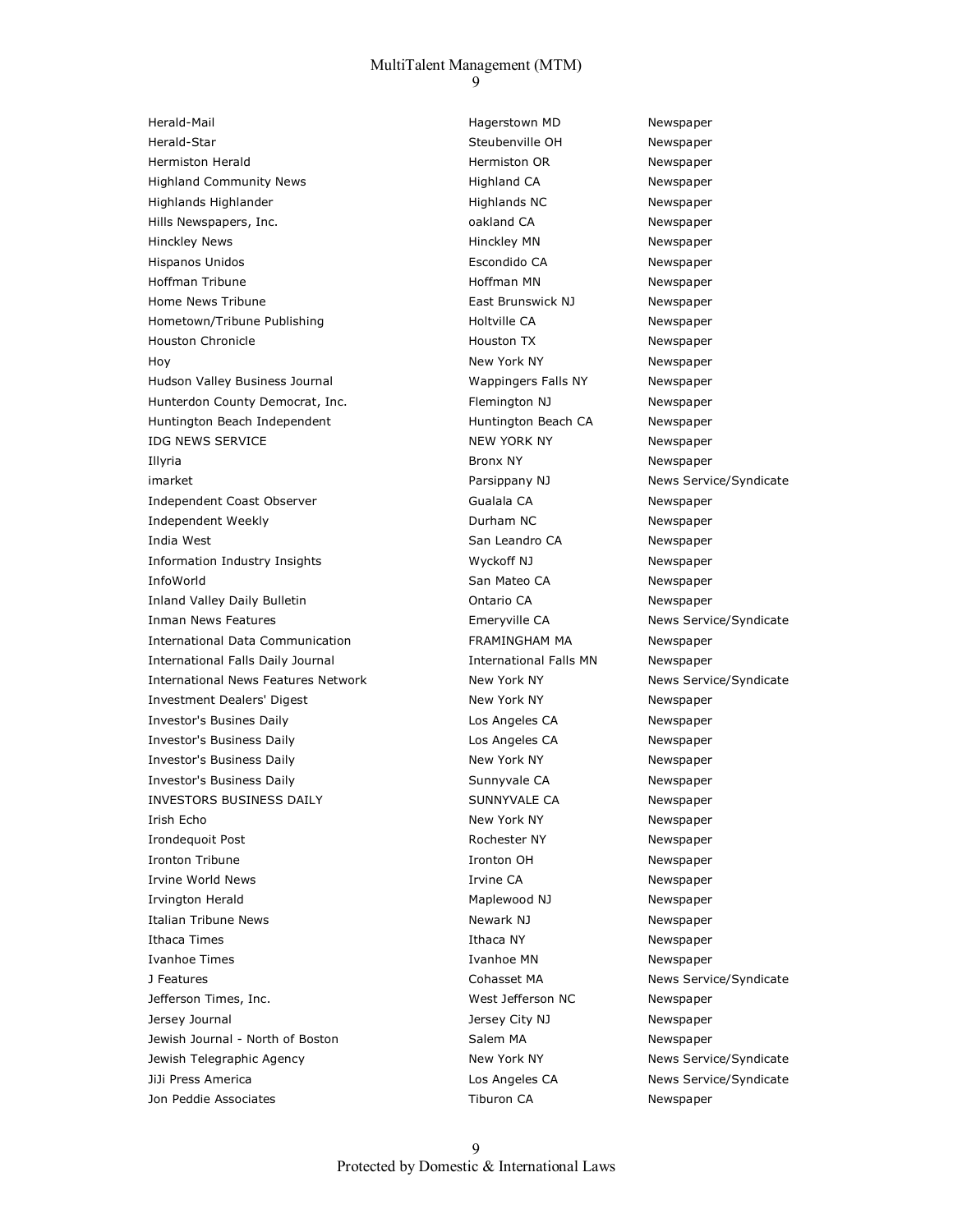Journal & Republican and Lowville NY Newspaper Journal of Business The Spokane WA Newspaper Journal Patriot **Eden Valley MN** Newspaper KaMai Forum Glendale CA Newspaper Kandiyohi County Times Summan Newspaper Spicer MN Newspaper Kent County News **Chestertown MD** Newspaper Kenwood Press **Kenwood CA** Newspaper Kern Valley Sun Lake Isabella CA Newspaper Kernersville News<br>
Kernersville News KerWest, Inc. **Kerman CA** Newspaper Kids Courier **Hamburg NY** Newspaper **Namburg NY** Newspaper Kiester Courier-Sentinel The Court of the Kiester MN Newspaper King Features Syndicate The New York NY New York NY News Service/Syndicate King Media Cleveland OH Newspaper King Times News **King NC** Newspaper Klamath Falls Herald and News **Klamath Falls OR** Newspaper Knight Ridder Newspapers Washington DC Newspaper Korea Times **Long Island City NY** Newspaper Kyodo News **New York NY** New York NY News Service/Syndicate La Actualidad Philadelphia PA Newspaper LA Express The Community Community Community West Hollywood CA News Service/Syndicate La Nueva Prensa de California and a Lafayette CA and Lafayette CA La Opinion **La Communistance CA** Los Angeles CA Newspaper La Prensa San Diego **San Diego CA** Newspaper La Semana **Boston MA** Rewspaper La Tribuna Hispana - USA **Hempstead NY** Hempstead NY Newspaper La Vida Catolica **Lynn MA** Lynn MA Newspaper LA Weekly **Los Angeles CA** Newspaper Lake County Record-Bee Lakeport CA Lakeport CA Newspaper Lancaster Intelligencer Journal Lancaster PA Newspaper Lancaster New Era Lancaster PA Newspaper Latin Publications Inc. Van Nuys CA Newspaper Latrobe Bulletin Latrobe PA Newspaper Laurinburg Exchange **Laurinburg NC** Laurinburg NC Newspaper Leader Times **Contains Community** Contains Method Kittanning PA **Newspaper** Newspaper Leader-Herald **Gloversville NY** Newspaper Leader-Times, Inc. The Contract of the Contract of Mexical Muslim Mexical Muslim Newspaper Lebanon Express and the contract of the Lebanon OR Newspaper Lewis Publishing Co., Inc. The Contract of the Lynden WA Newspaper Lewisburg Daily Journal Milton PA Newspaper Lexis Nexis New Providence NJ News Service/Syndicate Litchfield Independent-Review Litchfield MN Newspaper Lititz Record-Express Lititz PA Newspaper Lockport Union-Sun & Journal Lockport NY Newspaper Long Beach Herald Long Beach NY Newspaper Long Islander Newspapers The Municipal Huntington NY Newspaper Los Angeles Business Journal Los Angeles CA Newspaper Los Angeles Jewish News **Studio City CA** Newspaper Los Angeles Sentinel Los Angeles CA Newspaper Los Angeles Times Los Angeles CA Newspaper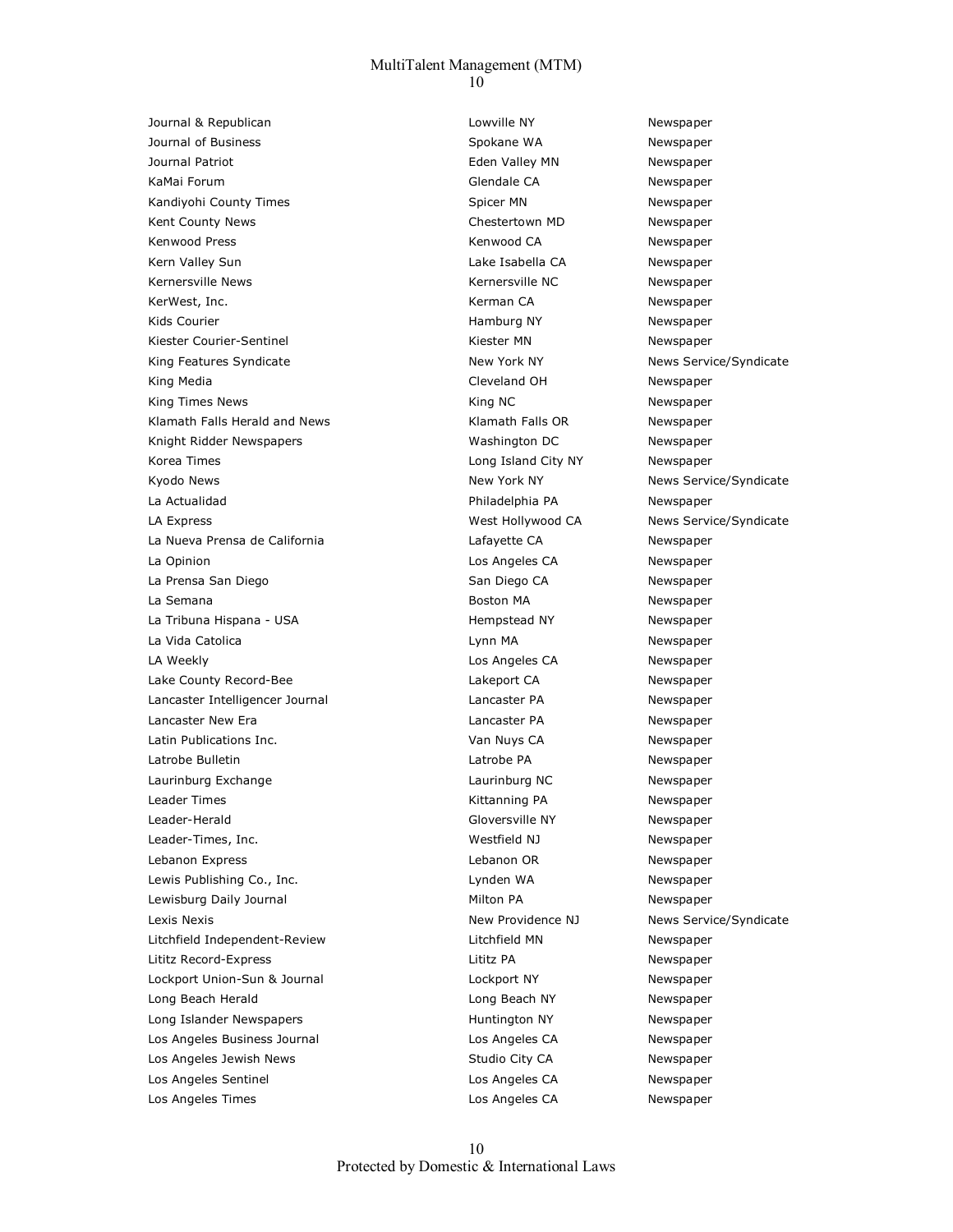Los Angeles Times **New York NY** New York NY Los Angeles Times **Sacramento CA** Newspaper Los Angeles Times National According San Diego CA Newspaper Los Angeles Times **San Francisco CA** Newspaper Los Angeles Times - National Edition Los Angeles CA Newspaper Los Angeles Times - Orange County Editio Costa Mesa CA Newspaper Los Angeles Times - Valley Edition Chatsworth CA Newspaper Los Angeles Times - Ventura County Editi Ventura CA Newspaper Los Angeles Times Syndicate Los Angeles CA News Service/Syndicate Los Angeles Times-Orange County Edition Costa Mesa CA Newspaper Louisville Herald Louisville OH Newspaper M P G Newspapers - Marion Marion MA Newspaper Madera County Times **Madera CA** Madera CA Newspaper Madera Tribune **Madera CA** Newspaper Madison Press **National According London OH** Newspaper Madison Western Guard Madison MN Madison MN Newspaper Mail Tribune **Medford OR** Newspaper **Medford OR** Newspaper Malibu Surfside News **Malibu CA** Newspaper Manchester Signal Manchester OH Newspaper Manteca Bulletin Manteca CA Newspaper Maple Lake Messenger Maple Lake MN Newspaper Maple River Messenger Mapleton MN Newspaper Marin Independent Journal Novato CA Novato CA Newspaper Marshall Independent Marshall MN Newspaper Marysville Journal Tribune Marysville OH Newspaper Masontown Sentinel Masontown PA Newspaper Mass High Tech: The Journal of New Engla Boston MA Boston MA Massapequa Post Massapequa Park NY Newspaper Mattos Newspapers **Newspaper** Newman CA Newspaper Mature Life Features **San Diego CA** News Service/Syndicate Mc Leod County Chronicle **County Chronicle** Glencoe MN Newspaper McDowell News **Marion NC Newspaper** Marion NC Newspaper Merced Sun Star Merced CA Newspaper Mercersburg Journal Mercersburg PA Newspaper Mercury-Register **Mercury-Register** CH<sub>0</sub> Mercury-Register CH<sub>0</sub> Mewspaper Merrill Publishing **Princeton NC** Newspaper Messenger Post Newspapers **Access 20 For Access Pittsford NY** Newspaper Metro Feature Syndicate **Metro Feature Syndicate** Oradell NJ News Service/Syndicate Metro San Diego Communications Inc. San Diego CA Newspaper Metroland **Albany NY** Albany NY Newspaper MetroWest Daily News **Framingham MA** Newspaper Metrowest Daily News **Framingham MA** Newspaper Mid Valley Publishing The Communication of Reedley CA Newspaper Mid-Hudson News Network Middletown NY Newspaper Milford Daily News **Milford MA** Newspaper Mille Lacs County Times Milaca MN Nilaca MN Newspaper Millerton News **Millerton NY** Newspaper Minneapolis/St. Paul City Business **Minneapolis MN** Newspaper Minnesota Christian Chronicle **Minneapolis MN** Newspaper Minnesota Women's Press Newspaper Saint Paul MN Newspaper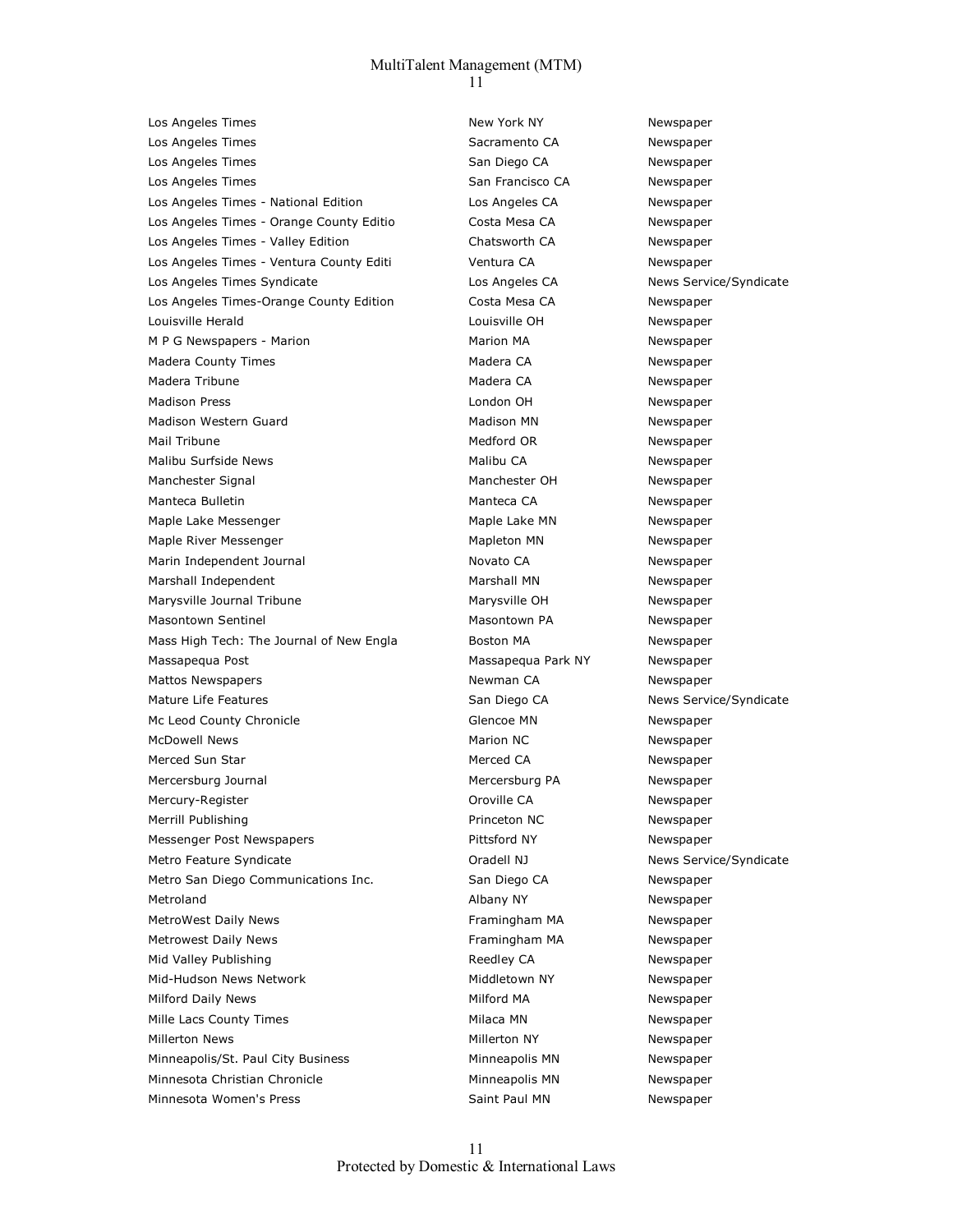Modesto Bee **Merced CA** Newspaper **Merced CA** Newspaper Modesto Bee **Modesto CA** Newspaper Molalla Pioneer and Molalla OR Newspaper Molalla OR Newspaper Montecito Journal **Montecito CA** Newspaper Morning Journal **Notation Community** Lorain OH Newspaper Morris Sun Tribune **Morris MIN** Morris MN Newspaper Morrison County Record **Newspaper Little Falls MN** Newspaper Mount Airy News **Mount Airy NC** Newspaper Mountain Democrat **Newspaper Placerville CA** Newspaper Mountain Echo **Fall River Mills CA** Newspaper Mountain Lake Observer/Advocate Mountain Lake MN Newspaper Mukilteo Beacon Mukilteo WA Newspaper mukilteobeacon.com Mukilteo WA Newspaper Mullich Communications and Glendale CA News Service/Syndicate Mullich Communications The Norristown PA News Service/Syndicate Multimedia Wire **Seaside CA** Newspaper Multnomah Village Post **Access Post Access Portland OR** Newspaper Murphy Cherokee Scout **Murphy NC** Newspaper Napa Valley Register Napa CA Napa CA Newspaper Nashoba Publications Inc. <br>
Ayer MA Newspaper Nashville Graphic Nashville NC Nashville NC Newspaper National Newspaper Syndicate San Luis Obispo CA News Service/Syndicate National Underwriter Cincinnati OH Newspaper Neponset Valley Daily News Manuscription Sharon MA Newspaper Network World Framingham MA Newspaper New Armenia Daily **Newspaper Glendale CA** Newspaper New Castle News New Castle PA New Sastle PA Newspaper New Haven Register Newspaper New Haven CT Newspaper New Pittsburgh Courier **Pittsburgh PA** Newspaper New Scientist **Newspaper London CA** Newspaper New Times San Luis Obispo CA Newspaper New Washington Herald New Your Mew Washington OH Newspaper New York Post Newspaper New York NY New York NY Newspaper New York Post New York City NY New York City NY Newspaper New York Press New York NY New York NY Newspaper New York Reporters **New York NY** New York NY New Service/Syndicate Newark Courier Gazette **Newspaper** Newark NY Newspaper News & Observer The Communication of the Raleigh NC Newspaper News & Record **Asheboro NC** Newspaper News & Record Greensboro NC Newspaper News India-Times New York NY New York NY Newspaper News Journal **Mansfield OH** Newspaper News-Herald Willoughby OH Newspaper News-Record **News-Record Harmony MN** Newspaper News-Record **News-Record News-Record Newspaper Zumbrota MN** Newspaper Newsbytes News Network **News** Stillwater MN News Service/Syndicate Newsday Newspaper Communication of the Media Kew Gardens NY Newspaper Newsday **Melville NY** Newspaper **Melville NY** Newspaper Newsday **New York NY** New York NY Newspaper Nguoi Viet Daily News **Westminster CA** Newspaper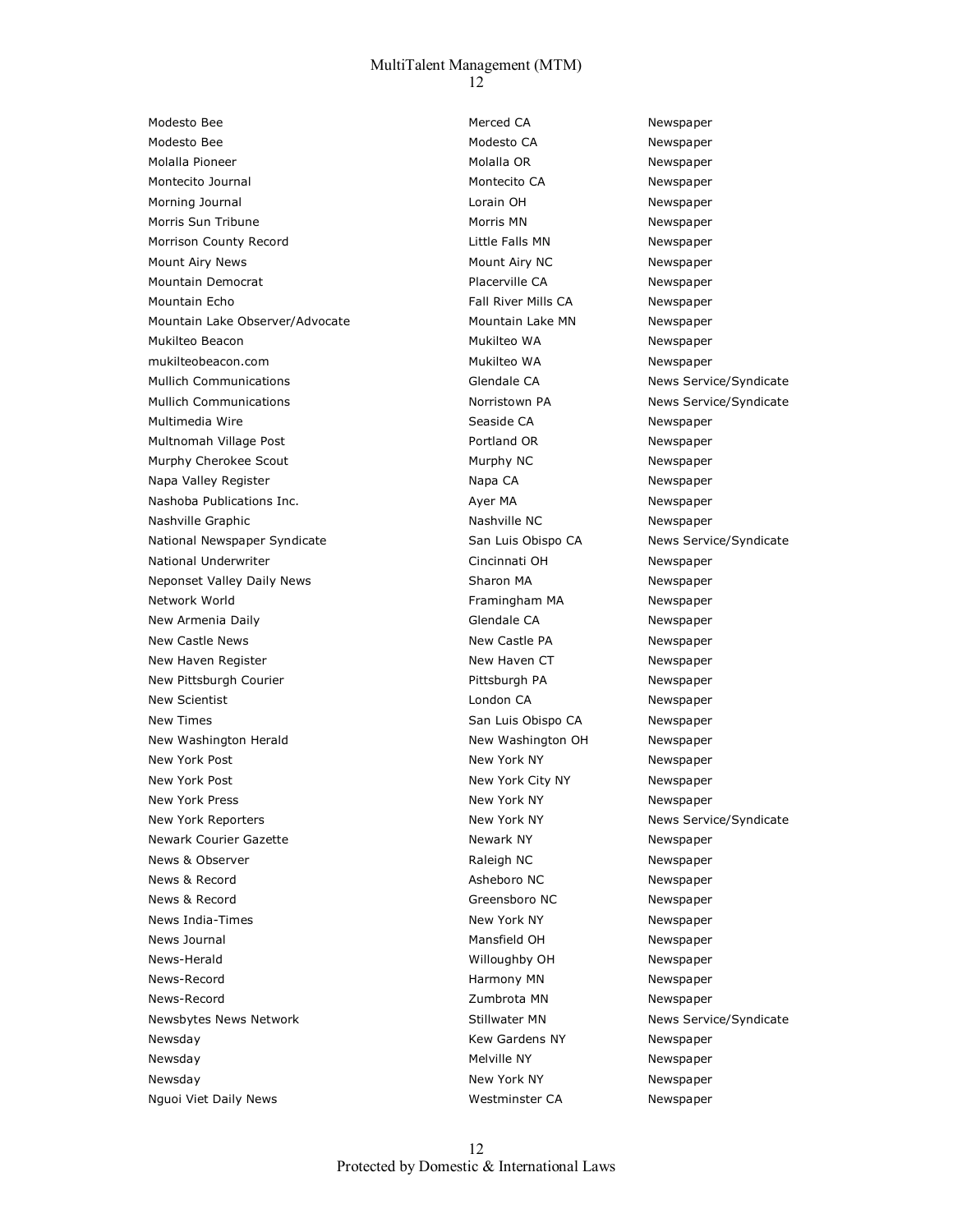Niagara Gazette **Niagara Falls NY** Newspaper Nichi Bei Times San Francisco CA Newspaper NIHON KEIZAI SHINBUN INC NEW YORK NY NEW YORK NY Newspaper NIKKEI BUSINESS PUBLICATIONS SANTA CLARA CA Newspaper NIKKEI BYTE SANTA CLARA CA Newspaper NIKKEI BYTE/NIKKEI BP INC SANTA CLARA CA Newspaper NIKKEI COMMUNICATIONS SANTA CLARA CA Newspaper NikkeiWest **Cupertino CA** Newspaper Ninnau **Basking Ridge NJ** Newspaper Nordstjernan New York NY New York NY Newspaper Norodna Volya Ukrainian Herald Newspaper Scranton PA Newspaper North Adams Transcript North Adams MA Newspaper North Bay Business Journal Santa Rosa CA Newspaper North County Times **Example 20** Escondido CA Newspaper North County Times Temecula CA Newspaper North County Times **North County Times Newspaper** Vista CA Newspaper North Jersey Herald & News West Paterson NJ Newspaper North Suffolk Publishing Corp. The Setauket NY The Surfolk Publishing Corp. Northeast Pennsylvania Business Journal Scranton PA Newspaper Northwest Christian Journal **Renton WA** Renton WA Newspaper Northwest Christian Times **Woodinville WA** Newspaper Northwest Guardian The Communication of the Fort Lewis WA Newspaper Northwest Signal Napoleon OH Napoleon OH Newspaper Norwood Times **Norwood MA** Norwood MA Newspaper Novato Advance **Novato CA** Novato CA Newspaper Novedades and the CA Newspaper Collection of Toluca Lake CA Newspaper nowy dziennik New York NY New York NY Newspaper Nutrition Business Journal **San Diego CA** Newspaper O Jornal **Communist Communist Communist Communist Communist Communist Communist Communist Communist Communist Communist Communist Communist Communist Communist Communist Communist Communist Communist Communist Communist Co** Oakwood Register and Dayton OH Newspaper Observer-Dispatch Utica NY Newspaper Observer-Reporter Washington PA Newspaper OC Weekly **Costa Mesa CA** Newspaper Ocean County Observer Toms River NJ Newspaper Ojai Valley News Ojai CA Newspaper ORANGE COUNTY BUSINESS JOURNAL NEWPORT BEACH CA Newspaper Orange County Business Journal Irvine CA Newspaper Orange County Register The Santa Ana CA Newspaper Oregonian Green Green Green Constants Constants Constants Constants Constants Constants Constants OR Newspaper Oregonian **Portland OR** Newspaper Owatonna People's Press Owatonna MN Newspaper Pamlico News **Communist Communist Communist Communist Communist Communist Communist Communist Communist Communist Communist Communist Communist Communist Communist Communist Communist Communist Communist Communist Communis** Pasadena Star-News **Pasadena CA** Newspaper Pascack Valley Community Life Manuel All Mestwood NJ Newspaper Paso Robles Press **Paso Robles CA** Newspaper Patuxent Publishing Company Columbia MD Newspaper Paynesville Press **Paynesville MN** Newspaper PC Clubhouse **Calculation** Calculation CA Clubhouse **Oakland CA** Newspaper Pelham Weekly **Pelham NY** Pelham NY Newspaper Pendleton Record **Pendleton OR** Newspaper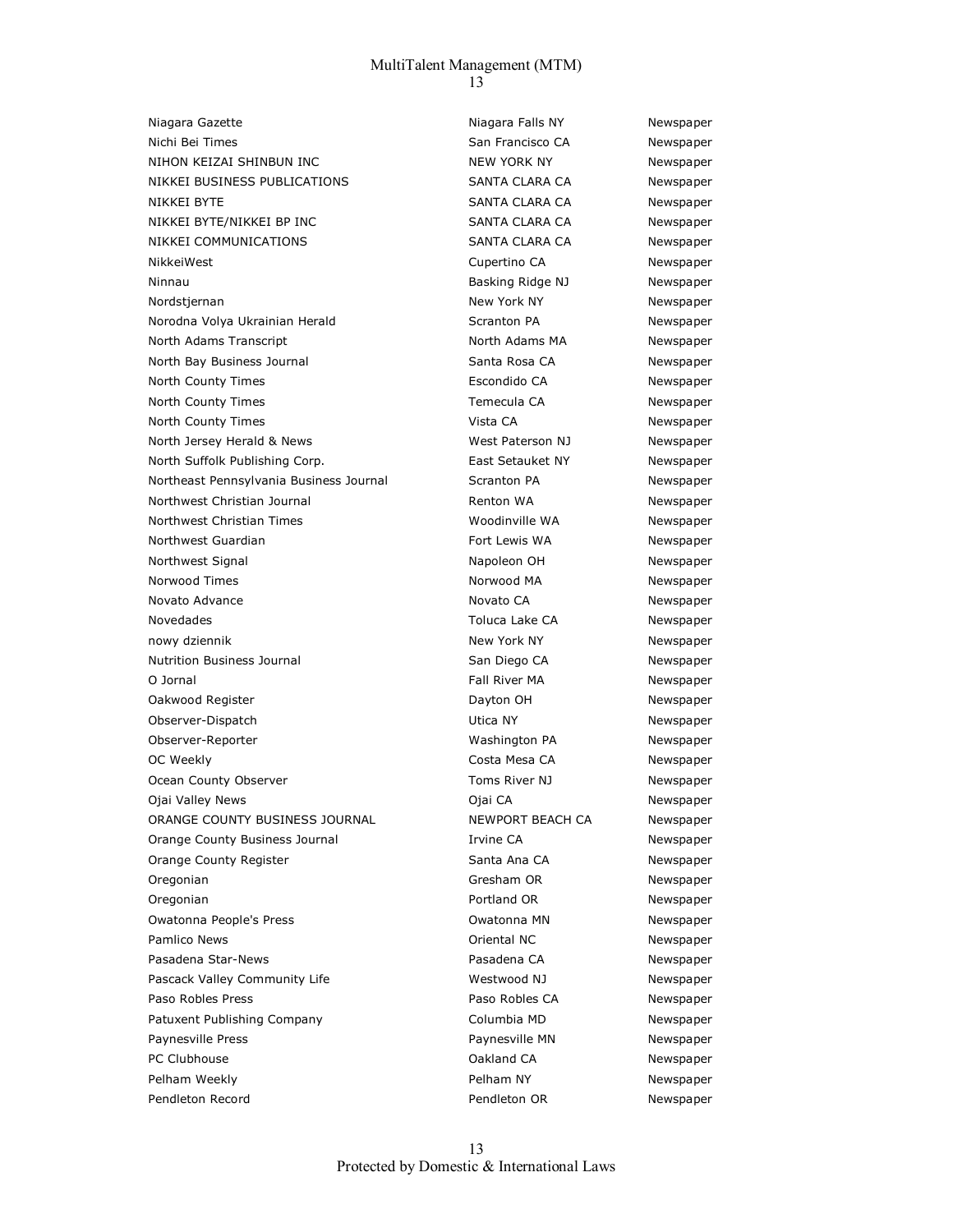Pension Dynamics **News Service** CA News Service/Syndicate Periodicals News Service Testing of the US of the Jessup MD News Service/Syndicate Perry Herald **Perry NY** Perry NY Newspaper Phantom of the Movies **National Community Community** Ocean Grove NJ News Service/Syndicate Philadelphia Business Journal **Philadelphia PA** Newspaper Philadelphia Daily News Philadelphia PA Newspaper Philadelphia Inquirer and Cherry Hill NJ Newspaper Philadelphia Inquirer and Conshohocken PA Newspaper Philadelphia Inquirer **Philadelphia PA** Newspaper Philadelphia Jewish Exponent **Access 19 and Access Philadelphia PA** Newspaper Philadelphia Metro Philadelphia PA Newspaper Philippine Mabuhay News Mational City CA Newspaper Phoenixville Newspapers and the Phoenixville PA Newspaper Pipestone County Star **Pipestone MN** Newspaper Pittsburgh Business Times **Pittsburgh PA** Newspaper Pittsburgh Post-Gazette **Pittsburgh PA** Newspaper Pittsburgh Renaissance News **Pittsburgh PA** Newspaper Pittsfield Gazette **Pittsfield MA** Newspaper Point of View **Newspaper Communist Communist Communist Communist Communist Communist Communist Communist Communist Communist Communist Communist Communist Communist Communist Communist Communist Communist Communist Commu** Polk County Itemizer Observer The County of Ballas OR Newspaper Popular Mechanics **Newspaper** San Francisco CA Newspaper Porterville Recorder The CA Newspaper Porterville CA Newspaper Portland Observer The Portland OR Newspaper Portland Tribune **Portland OR** Newspaper Portsmouth Daily Times **Portsmouth OH** Portsmouth OH Newspaper Positive Living, The Napa County Record Napa CA Newspaper Post Eagle **Clifton NJ** Clifton NJ Newspaper Post Star Newspapers The Saugerties NY Newspaper Post-Bulletin **Newspaper Post-Bulletin** Rochester MN Newspaper Post-Gazette **Boston MA** Newspaper Post-Gazette **Pick-Gazette** Pick-Gazette Pick-Gazette Pick-Gazette Pick-Gazette Pick-Gazette Pick-Gazette Pick-Gazette Pick-Gazette Pick-Gazette Pick-Gazette Pick-Gazette Pick-Gazette Pick-Gazette Pick-Gazette Pick-Gazette Pottsville Republican & Evening Herald Pottsville PA Newspaper Poughkeepsie Journal Poughkeepsie NY Newspaper Prairie Media, Inc. **Newspaper Constructs** Leavenworth WA Newspaper Press & Sun-Bulletin **Binghampton NY** Newspaper Press & Sun-Bulletin and Manuscription of Metal NY Newspaper Press Democrat Newspaper Santa Rosa CA Newspaper Press-Enterprise **Bloomsburg PA** Newspaper Press-Telegram and the control of the control of the Long Beach CA Newspaper Princeton Business Journal Princeton NJ Newspaper Princeton Packet **Princeton NJ** Newspaper Princeton Union-Eagle **Princeton MN** Newspaper Proctor Journal **Proctor MI Newspaper** Proctor MN Newspaper Puget Sound Business Journal **Bellevue WA** Rewspaper Puget Sound Business Journal Seattle WA Seattle WA Newspaper Pulse West Sacramento CA Newspaper Putnam County Sentinel **County Sentinel** County Sentinel County Sentinel County Sentinel County Sentinel County Sentinel County Sentinel County Sentinel County Sentinel County Sentinel County Sentinel County Sentinel Count Queen Central News Camden NY Newspaper Queens Gazette Publishing Astoria NY Astoria NY Newspaper Queens Times Corona NY Newspaper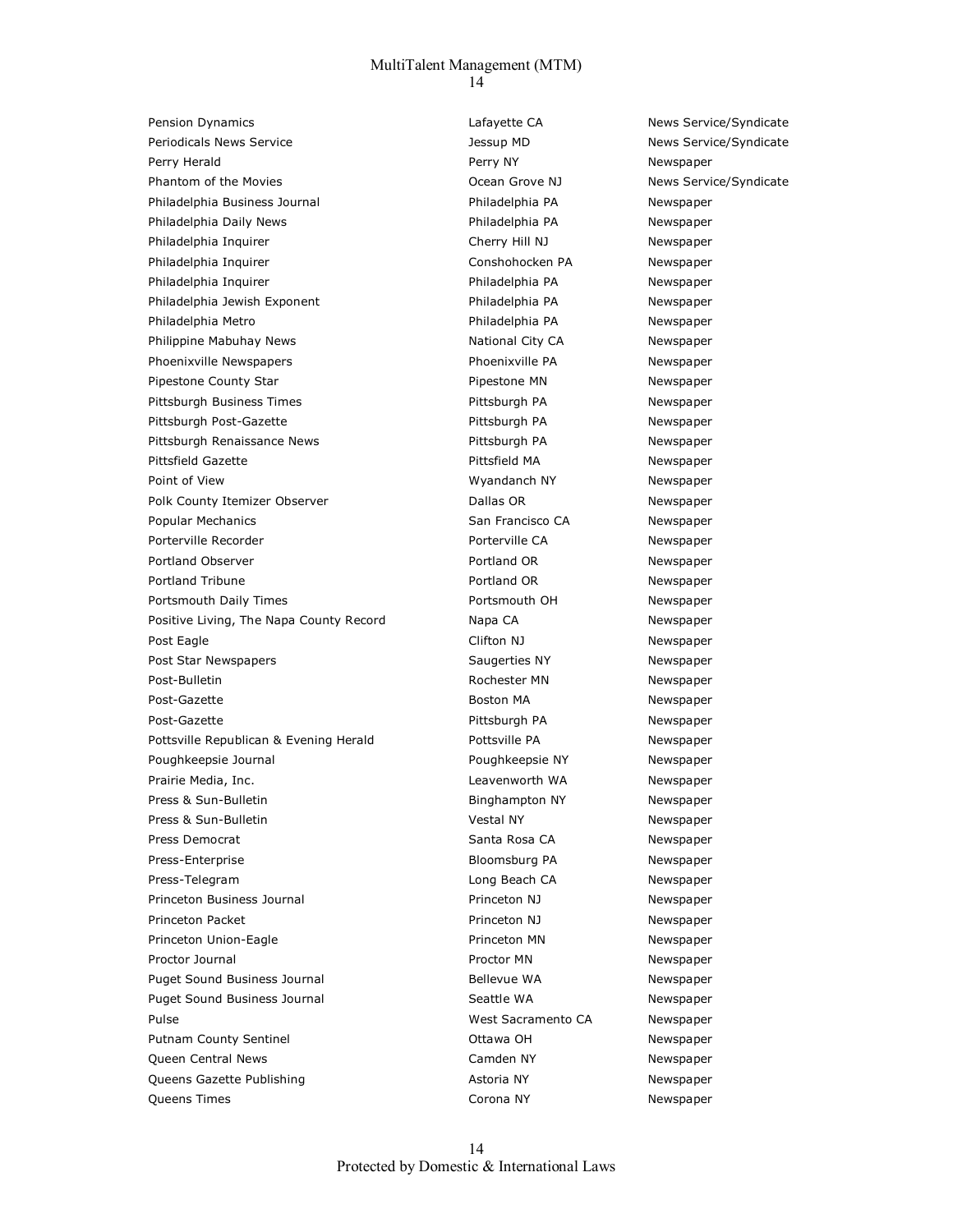Racing Information Systems The System State of Redondo Beach CA News Service/Syndicate Reading Eagle **Reading PA** Reading PA **Reading PA** Newspaper Reading Eagle-Times **Reading PA** Reading PA **Reading PA** Newspaper Reading Times **Reading PA** Reading PA **Reading PA** Newspaper Real Estate News Group **Los Angeles CA** News Service/Syndicate Record **Exercise 2 Newspaper** Hackensack NJ Newspaper Record Publishing Company The Company Stow OH Newspaper Record Searchlight **Record Searchlight** Record Searchlight **Record Searchlight** Record Review Redding CA Record-Review **Barnesville MN** Newspaper Red Springs Citizen **Red Springs NC** Newspaper Red Wing Republican Eagle The Red Wing MN Newspaper Redlands Daily Facts **Redlands CA** Redlands CA Newspaper Reedsport Courier **Reedsport OR** Reedsport OR Newspaper Register Star **National State Community Community** Hudson NY Newspaper Register-Guard **Eugene OR** Newspaper Reminder Publications, Inc. The Chicopee MA Newspaper Reporter and the control of the control of the Lansdale PA and the Newspaper Reporter and the CA Newspaper Capacity Capacity CA Newspaper Repository **Canton OH** Newspaper Resumen Newspaper Woodside NY Newspaper Reuters **New York NY** New York NY News Service/Syndicate Reuters America Inc. The Contract of the New York NY News Service/Syndicate Reuters America, Inc. The Contract of the Boston MA News Service/Syndicate Reuters America, Inc. **According to the CANN CONSTANDING METAL CONSTANT AREA** News Service/Syndicate Reuters America, Inc. New York NY New York NY News Service/Syndicate Reuters America, Inc. The San Francisco CA News Service/Syndicate Reuters America, Inc. The Seattle WA News Service/Syndicate Reuters Health Information The Mew York NY New York NY News Service/Syndicate Richner Communications, Inc. The Communications of Lawrence NY The Newspaper Ridgway Record **Ridgway PA** Ridgway PA Newspaper River Reporter **Narrowsburg NY** Narrowsburg NY Newspaper Riverside Business Journal The Communist Communist Riverside CA Newspaper Rochester Business Journal The Community Rochester NY Newspaper Rochester Business Journal Daily Edition **Rochester NY** Rewspaper Rochester Democrat and Chronicle **Canandaigua NY** Newspaper Rochester Democrat and Chronicle **Rochester NY** Newspaper Rockland Review Messer Manuscript Controller Messer West Nyack NY Newspaper Rocky Mount Telegram Text Controller Moore Rocky Mount NC Newspaper Rocky Mountain News **Denver CO** Newspaper Rogue River Press **Rogue River OR** Newspaper Rome Observer The Communication of the Rome NY Newspaper Rome NY Newspaper Sacramento Bee Sacramento CA Newspaper Sacramento Business Journal **Sacramento CA** Newspaper Sag Harbor Express Sag Harbor NY Newspaper Salamanca Press Salamanca NY Newspaper Salem Evening News **Beverly MA** Newspaper Salisbury News & Advertiser Salisbury MD Newspaper Salisbury Post **Salisbury NC** Newspaper SalonWire San Francisco CA News Service/Syndicate San Bernardino County Sun San San Bernardino CA Newspaper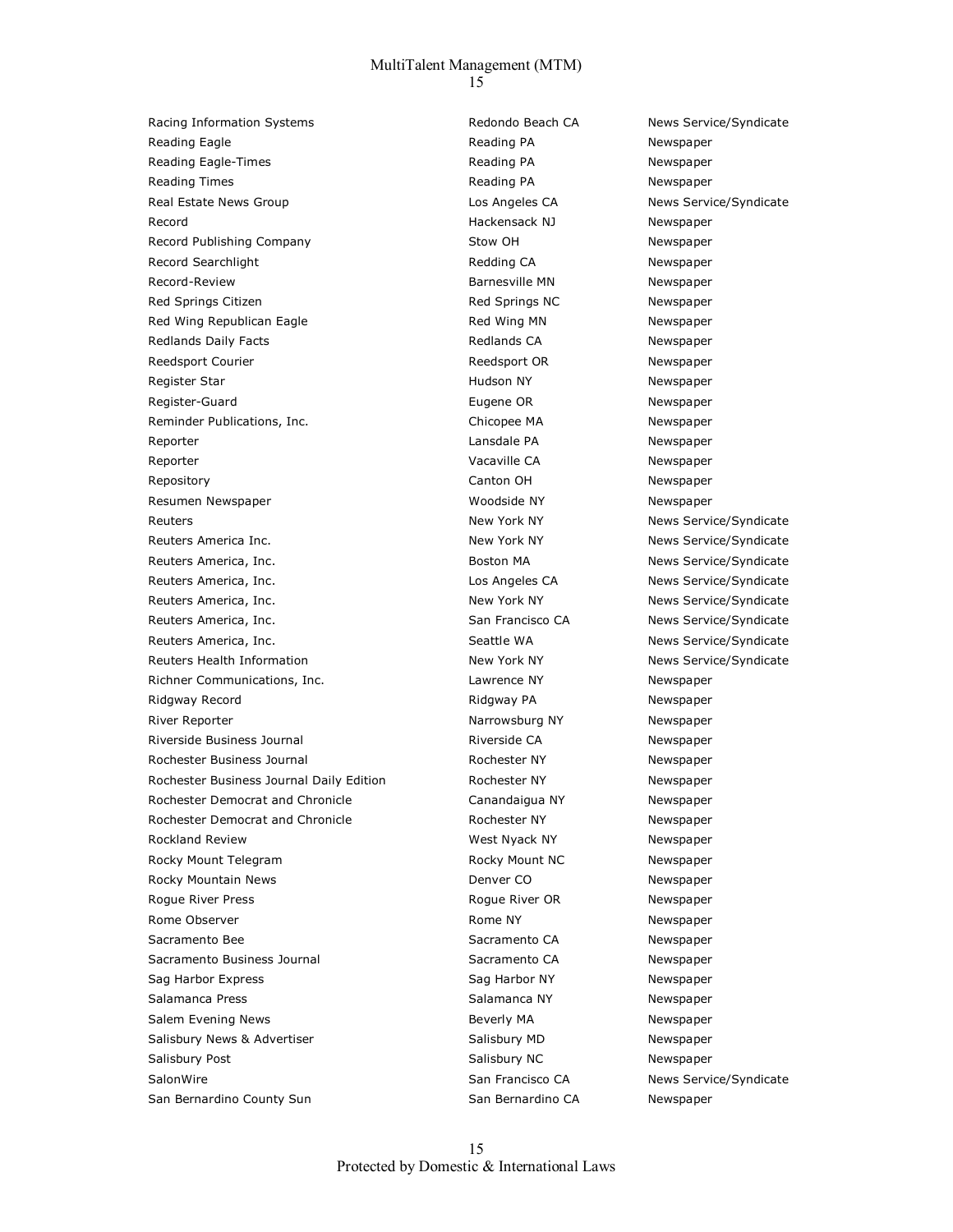San Diego Business Journal Newspaper San Diego CA Newspaper San Diego Community Newspaper Group San Diego CA Newspaper SAN DIEGO DAILY TRANSCRIPT SAN DIEGO CA Newspaper San Diego Reader Newspaper San Diego CA Newspaper San Fernando Valley Business Journal Woodland Hills CA Newspaper San Francisco Bay View **San Francisco CA** Newspaper San Francisco Business Times San Francisco CA Newspaper San Francisco Chronicle **Canadian CA** Oakland CA Newspaper San Francisco Chronicle **San Francisco CA** Newspaper San Francisco Examiner San Francisco CA Newspaper San Gabriel Valley Business Journal **Covina CA** Covina CA COVING Rewspaper San Gabriel Valley Tribune Manuel Mest Covina CA Newspaper San Jose Mercury News **Fremont CA** Newspaper San Jose Mercury News Newspaper San Jose CA Newspaper San Marino Tribune **San Marino CA** Newspaper San Mateo County Times San Mateo CA Newspaper San Ramon Valley Times **Danville CA** Newspaper Sandusky Register Sandusky OH Newspaper Sanford Herald **Sanford NC** Newspaper Santa Barbara News-Press Santa Barbara CA Newspaper Santa Cruz Sentinel Santa Cruz CA Newspaper Santa Maria Times Newspaper Santa Maria CA Newspaper Santa Paula Times Santa Paula CA Newspaper Saratoga Business Journal **Saratoga Business Journal Communist Communist Communist Communist Communist Communist Communist Communist Communist Communist Communist Communist Communist Communist Communist Communist Communist** Sauk Centre Herald **Sauk Centre MN** Newspaper Sci-Fi Universe New York New York NY Newspaper Scoop U S A **Philadelphia PA** Rewspaper Scripps McClatchy Wire Service Sherman Oaks, CA CA News Service/Syndicate Seattle Post Intelligencer and Seattle WA Newspaper Seattle Post-Intelligencer and Seattle WA Newspaper Seattle Times **Seattle Times COLYMPIA WA** Newspaper Seattle Times **Seattle WA** Newspaper Sentinel & Enterprise The Communication of the Fitchburg MA Newspaper Sentinel-Tribune **Bowling Green OH** Newspaper Serif Publishing The Contract of the Contract OR Newspaper Sesh Communications Newspapers Cincinnati OH Newspaper Shalom L.A. **Encino CA Encino CA Newspaper** Shasta Lake Bulletin **Shasta Lake CA** Newspaper Shelburne Falls & West County News Shelburne Falls MA Newspaper Shelter Island Reporter The Shelter Island NY Newspaper Sherburne County Citizen **Becker MN** Becker MN Newspaper Shoreline Publishing **Pelham NY** Newspaper Siam Media Weekly Newspaper San Gabriel CA Newspaper San Gabriel CA Silicon Valley/San Jose Business Journal San Jose CA San Jose CA Skywrighter Wright-Patterson AFB OH Newspaper Small Business Journal Seattle WA Newspaper Smithfield Herald **Smithfield NC** Newspaper Sneak Preview **Ashland OR** Newspaper Sonoma Business Sonoma Santa Rosa CA Newspaper Sonoma Index Tribune Sonoma CA Newspaper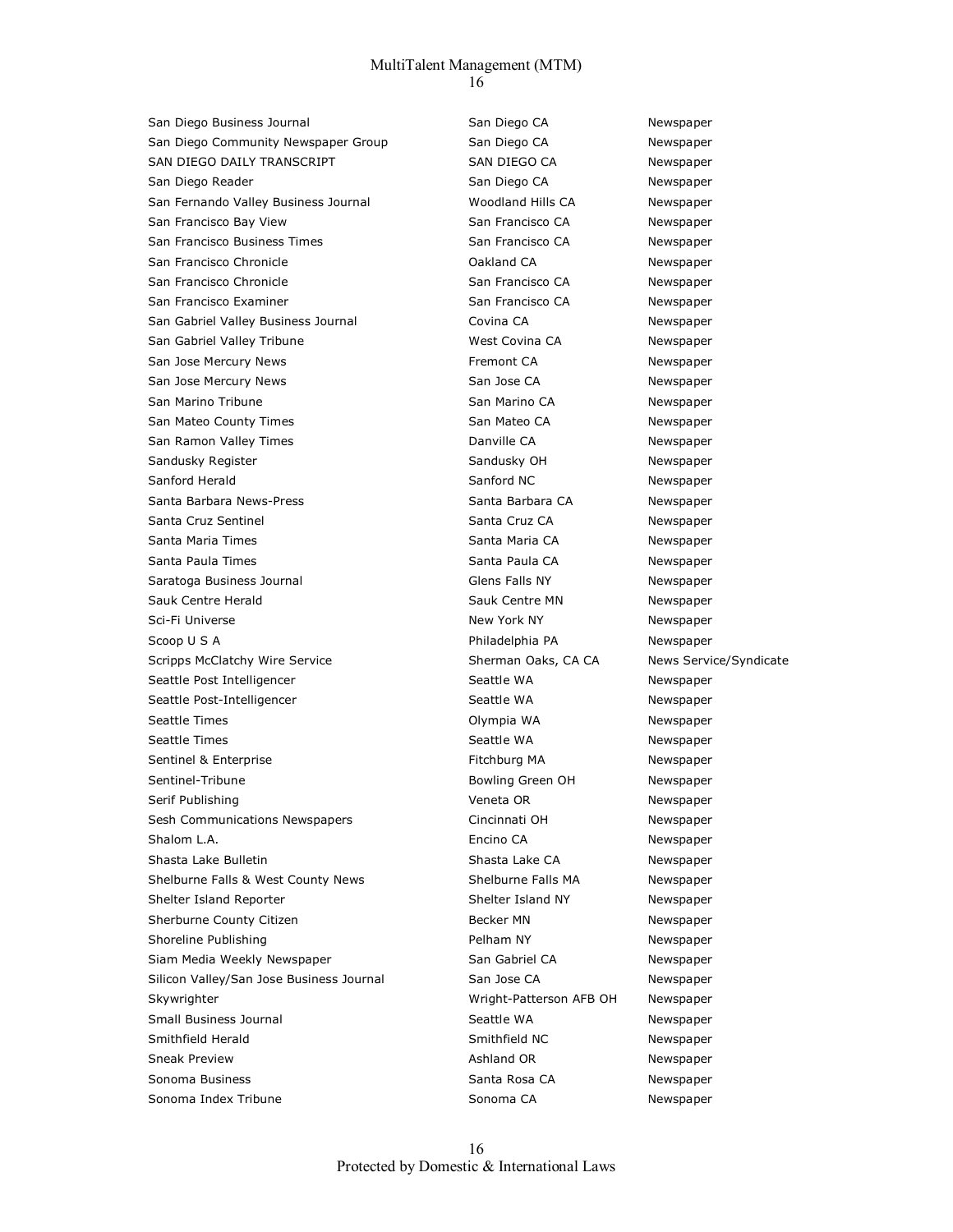South Bay's Newspaper The Counter School and Lindenhurst NY Newspaper South Beach Bulletin Manus Communicular Message Westport WA Newspaper Southbridge Evening News **Southbridge MA** Newspaper Southern California Computer Publication **Azusa CA** Newspaper Spring Valley Tribune Tribune Spring Valley MN Newspaper Springer Foreign News Service New York NY New York NY News Service/Syndicate Springfield News **Springfield OR** Newspaper Springfield News-Sun Newspaper Springfield OH Newspaper Springfield Union-News **Springfield MA** Newspaper St. Cloud Times Saint Cloud MN Newspaper St. Cloud Visitor **Saint Cloud MN** Newspaper St. Marys Today California MD Newspaper St. Paul Pioneer Press Saint Paul MN Newspaper St. Paul Pioneer Press St. Paul MN Newspaper St. Pauls Review **Saint Pauls NC** Newspaper Stadium Circle Features **Brooklyn NY** News Service/Syndicate Standard-Speaker **Hazleton PA** Newspaper Stanwood/Camano Net **Stanwood WA** Newspaper Stanwood/Camano News **Stanwood WA** Newspaper Star Beacon **Ashtabula OH** Ashtabula OH Newspaper Star Herald/Hills Crescent Newspapers **Luverne MN** Newspaper Star Tribune **Minneapolis MN** Newspaper Star-Gazette **Communists** Corning NY Newspaper Star-Gazette **Elmira NY** Elmira NY Newspaper Starcott Media Services and Services Cincinnati OH News Service/Syndicate Staten Island Advance and Albany NY Albany NY Newspaper Staten Island Advance and Staten Island NY Newspaper Staten Island Advance **New York NY** New York NY Newspaper Statesman Journal **Salem OR** Salem OR Newspaper Statesman-Examiner and Colville WA Newspaper Statesman-Journal **Salem OR** Newspaper Stayton Mail Stayton OR Newspaper Stearns Morrison Enterprise **Albany MN** Albany MN Newspaper Steffen Publishing The Matter of the Holland Patent NY Newspaper Stevens Features **Stevens Features** White Plains NY News Service/Syndicate Stillwater Gazette Stillwater MN Newspaper Stonebridge Press Newspaper Southbridge MA Newspaper Straus Newspapers **Monroe NY** Monroe NY Newspaper Straus Newspapers **Sparta NJ** Sparta NJ Newspaper Street & Smith's Sports Business Journal Charlotte NC Newspaper Street & Smith's SportsBusiness Journal Charlotte NC Newspaper Street & Smith's SportsBusiness Journal New York NY Newspaper Street & Smith's SportsBusiness Journal El Segundo CA Newspaper Suburban News **Pineville NC** Newspaper SUMMIT STRATEGIES INC. The SUMMIT STRATEGIES INC. Summit Strategies, Inc. The Contract of the Boston MA Newspaper Sun Chronicle **Attleboro MA Newspaper** Attleboro MA Newspaper Sun Journal New Bern NC New Bern NC Newspaper Sun Newspapers **San Marcos CA** Newspaper Sunbury News **Sunbury OH** Newspaper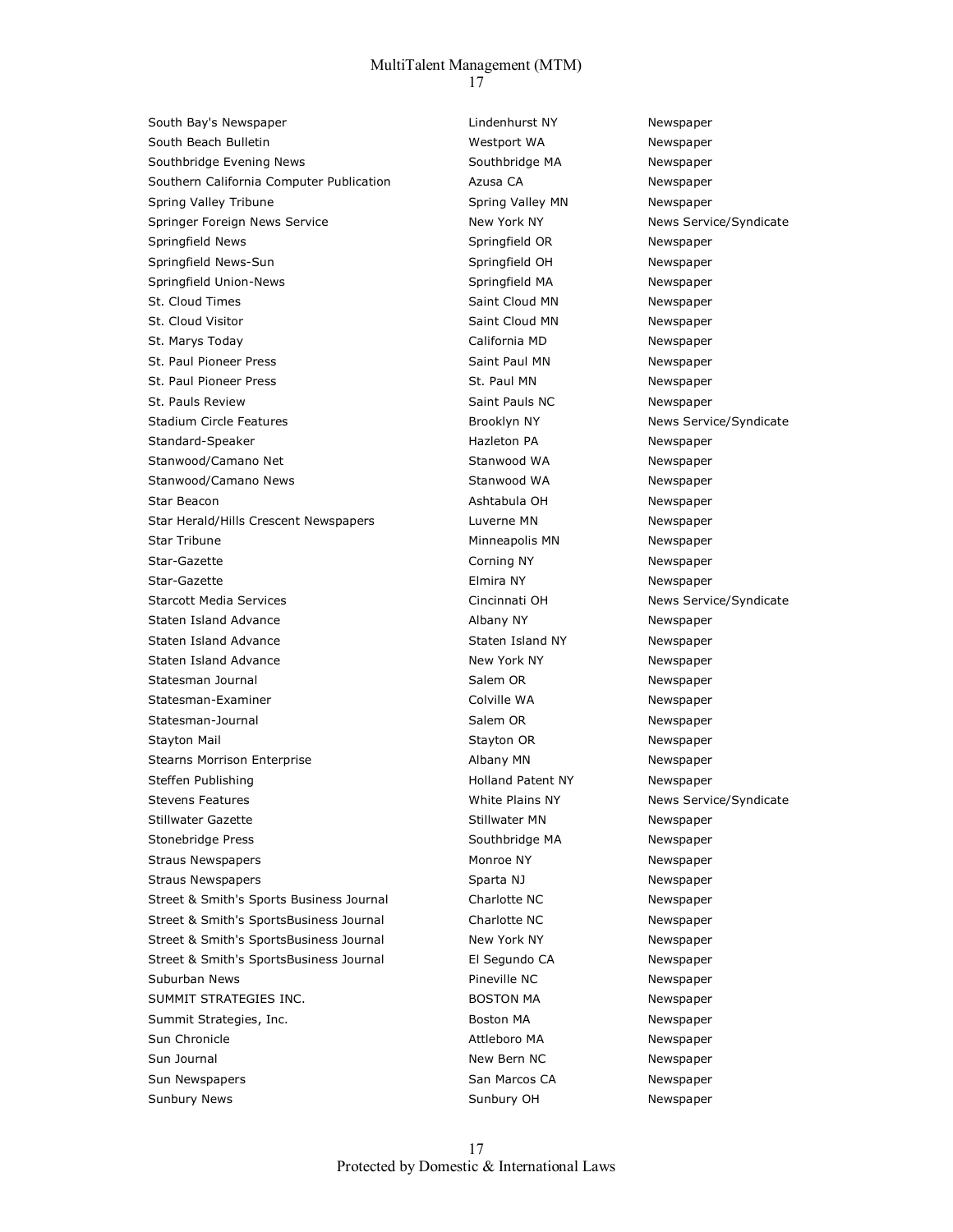Sunday Dispatch **Pittston PA** Pittston PA Newspaper Sunday News **Newspaper Contract Contract Contract Contract Contract Contract Contract Contract Contract Contract Contract Contract Contract Contract Contract Contract Contract Contract Contract Contract Contract Contract** Sylva Herald & Ruralite Sylva NC Newspaper Syracuse New Times **Syracuse NY** Syracuse NY Newspaper Syracuse Newspapers The Syracuse NY Newspaper Syracuse NY Newspaper Taconic Press **Amenia NY** Amenia NY Newspaper Takoma Voice **Takoma Park MD** Newspaper TECHTALK **EXECUTE CONSUMING THE LOS ANGELES CA** Newspaper TekLatino Newspaper TekLatino Newspaper and TekLatino Newspaper Telegram & Gazette Worcester MA Newspaper Test westchester CA Newspaper The Acorn Newspapers The Agoura Hills CA Newspaper The Advertiser The Advertiser Averill Park NY Newspaper The Advocate **Newspaper** Newspaper Newspaper Newspaper Newspaper The Alleghany News **Sparta NC** Sparta NC Newspaper The Alliance Review **Alliance OH** Alliance OH Newspaper The American Israelite **Cincinnati OH** Cincinnati OH Newspaper The Anne McBride Company The Anne McChanges New York NY News Service/Syndicate The Argus Fremont CA Newspaper The Baltimore Sun **Baltimore MD** Baltimore MD Newspaper The Baltimore Sun Newspaper **Towson MD** Newspaper The Baltimore Sun--Travel Section and Baltimore MD Newspaper The Beacon **Babylon NY** Babylon NY Newspaper The Berkshire Eagle **Newspaper Pittsfield MA** Newspaper The Black Voice News **Riverside CA** Newspaper The Blade The Blade Communication of the Blade Communication of the Toledo OH Newspaper The Boomerang The Boomerang Palouse WA Newspaper The Boston Phoenix **Boston MA** Newspaper The Brainerd Daily Dispatch **Brainerd MN** Newspaper The Brasilians **New York NY** New York NY Newspaper The Brockport Post **Brockport NY** Rewspaper The Brooklyn Daily Eagle The Brooklyn NY Newspaper The Brunswick Beacon The Brunswick Beacon Shallotte NC Newspaper The Bryan Times **Bryan OH** Bryan OH Newspaper The Buffalo News **Buffalo NY Newspaper Buffalo NY Newspaper** The Bulletin **Bulletin** Bend OR **Newspaper Bend OR** Newspaper The Business Journal **Fresno CA** The Business Journal According to the Second Terminal According Terminal According to the Mewspaper The Business Journal **Syracuse NY** Syracuse NY Newspaper The Business Journal The Business Journal The Business Journal The Mewspaper The Business Journal The Business Journal Stockton CA Newspaper The Business Journal of Charlotte Charlotte Charlotte NC Newspaper The Business Journal Serving Greater Por **Portland OR** Newspaper The Business Journal Serving the Greater Greensboro NC Newspaper The Business Journal Serving the Triangl **Raleigh NC** Newspaper The Business Journal: Serving Charlotte Charlotte NC Newspaper The Business Journal: Serving the Greate Greensboro NC Newspaper The Butner-Creedmoor News News Creedmoor NC Newspaper The Californian Salinas CA Newspaper Californian Salinas CA Newspaper The Californian Temecula CA Newspaper The Capital **Annapolis MD** Annapolis MD Newspaper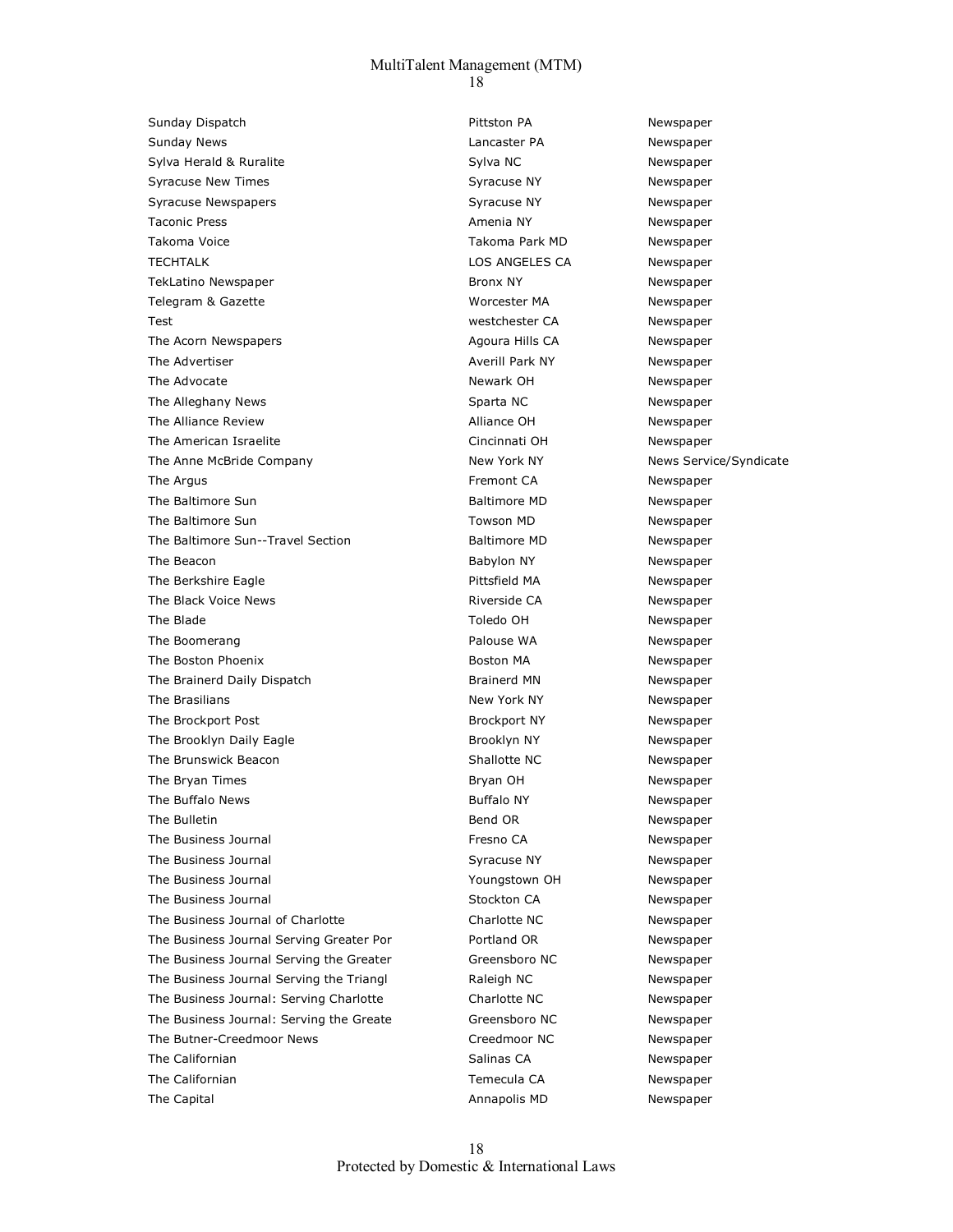The Capitol **The Capitol Annapolis MD** Newspaper The Carmel Pine Cone Carmel CA Carmel CA Newspaper The Carolina Times **Newspaper Contains Container Contains Container Contains Contains Propose Act of the Newspaper** The Carolinian **Raleigh NC** Newspaper The Catholic Northwest Progress The Catholic Northwest Progress Seattle WA Newspaper The Central New York Business Journal Syracuse NY Newspaper The Central Penn Business Journal The Central Penn Business Journal Harrisburg PA Newspaper The Chapel Hill News Chapel Hill NC Newspaper The Charlotte Observer The Charlotte NC Newspaper The Christian Science Monitor **Boston MA** Newspaper The Christian Science Monitor New York NY New York NY Newspaper The Christian Science Monitor Sherman Oaks CA Newspaper The Chronicle **Chronicle** Centralia WA Newspaper The Chronicle Glens Falls NY Newspaper The Cincinnati Enquirer **Cincinnati Cincinnati OH** Newspaper The Cincinnati Post **Batavia OH** Batavia OH Newspaper The Cincinnati Post Cincinnati OH Newspaper The Citizen of Morris County **Denville NJ** Denville NJ Newspaper The Citizens' Voice **Newspaper Wilkes-Barre PA** Newspaper The Cleveland Jewish News The Cleveland Jewish Newspaper The Coast News **Encinitial CA** Newspaper The Coastal Leader-Review **No. 2018** Point Pleasant Beach NJ Newspaper The Coastland Times **Manteo NC** Manteo NC Newspaper The Columbian **Vancouver WA** Newspaper The Columbus Dispatch Columbus OH Newspaper The County News **Statesville NC** Newspaper The Courier **Findlay OH Newspaper** Findlay OH **Newspaper** The Courier News **Bridgewater NJ** Newspaper The Courier-News **State Act as a set of the Courier-News** Bridgewater NJ Newspaper The Courier-Tribune **Asheboro NC** Newspaper The Crescent-News **Defiance OH** Newspaper The Daily Astorian and The Daily Astoria OR Newspaper The Daily Breeze Torrance CA Newspaper The Daily Courier **Connellsville PA** Newspaper The Daily Courier **Forest City NC** Newspaper The Daily Gazette **Albany NY** Albany NY Newspaper The Daily Gazette **Schenectady NY** Newspaper **Newspaper** Schenectady NY The Daily Messenger The Daily Messenger Canandaigua NY Newspaper The Daily News **Eden NC** Newspaper **CONE ACC** Newspaper The Daily News **McKeesport PA** Newspaper The Daily News **Newspaper Constant Constant Constant Constant Constant Constant Constant Constant Constant Constant Constant Constant Constant Constant Constant Constant Constant Constant Constant Constant Constant Const** The Daily News **Newspaper Contract Contract Contract Contract Contract Contract Contract Contract Contract Contract Contract Contract Contract Contract Contract Contract Contract Contract Contract Contract Contract Contr** The Daily News **Newburyport MA** Newspaper The Daily News Tribune Manus Communicular Manus Waltham MA Newspaper The Daily Record **Community** Control Dunn NC Newspaper The Daily Reporter The Daily Reporter Columbus OH Newspaper The Daily Review **Hayward CA** Newspaper The Daily Standard **Celina OH** Celina OH Newspaper The Daily Star **Newspaper Constructs** Coneonta NY Newspaper The Daily Times **Berlin MD** Newspaper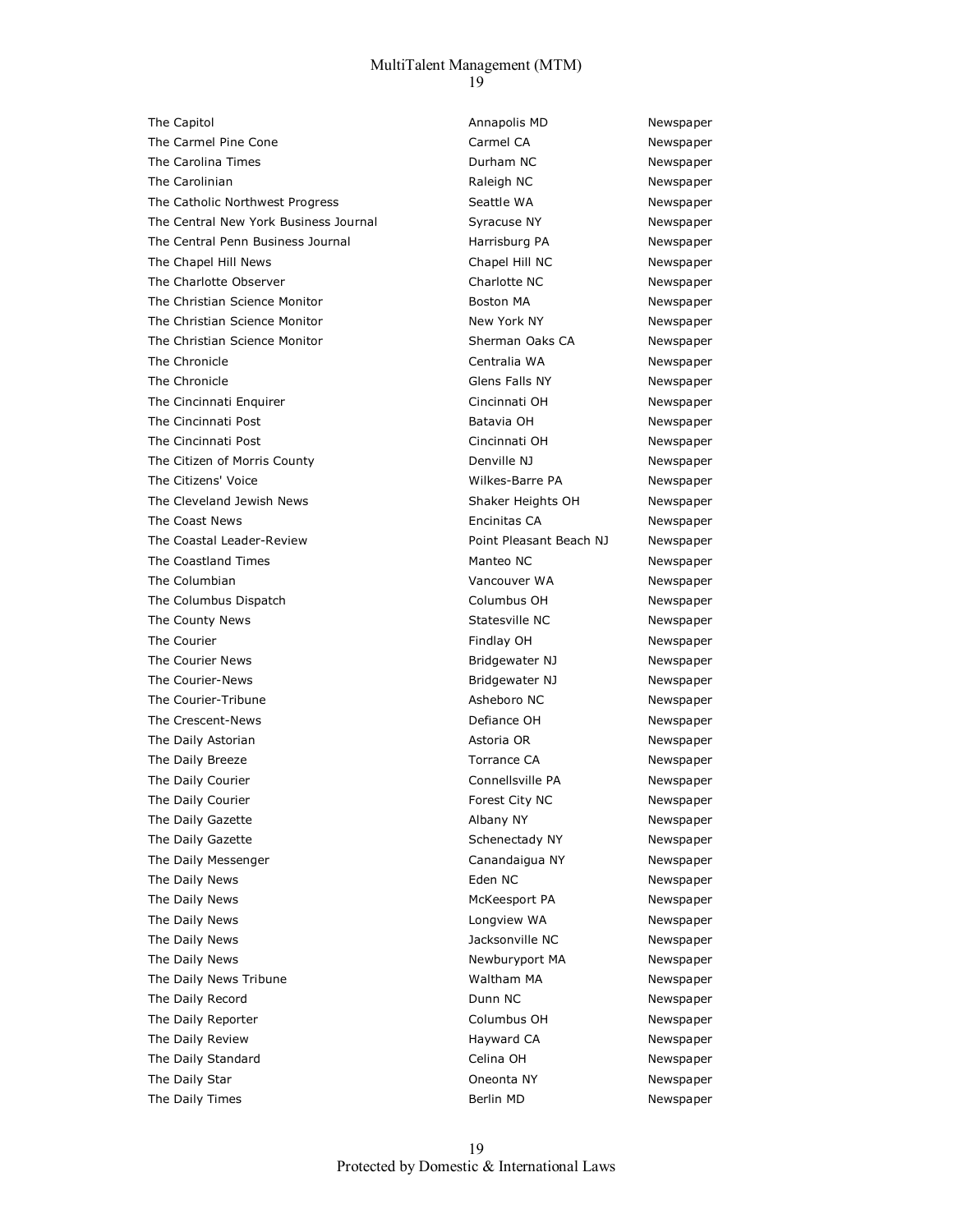The Daily Times **Salisbury MD** Newspaper The Daily World **Aberdeen WA** Aberdeen WA Newspaper The Dairyland Peach Sauk Centre MN Newspaper The Dallas Morning News **Newspaper Conserversity** Dallas TX **Newspaper Newspaper** The Dalles Chronicle The Dalles OR Newspaper The Davis Enterprise **Calculation** Controller Davis CA Newspaper The Derrick **Communist Coil City PA** Newspaper The Desert Sun **Palm Springs CA** Newspaper The Dispatch Gilroy CA Newspaper The Dispatch and Lexington NC Newspaper The Dos Palos Sun Newspaper Controller Controller Dos Palos CA Newspaper The Eagle-Tribune North Andover MA Newspaper The East County Times **Baltimore MD Baltimore MD** Newspaper The Ellendale Eagle The Ellendale MN Newspaper The Empire-Press East Wenatchee WA Newspaper The Enquirer-Journal The Enquirer-Journal Monroe NC Newspaper The Enterprise Mountaineer Waynesville NC Newspaper The Enterprise Newspapers **Newspaper Lynnwood WA** Newspaper The Ephrata Review **Example 2018** Ephrata PA Newspaper The Evangelist **Albany NY** Albany NY Newspaper The Evening Sun Newspaper **Contract Contract Contract Contract Contract Contract Contract Contract Contract Contract Contract Contract Contract Contract Contract Contract Contract Contract Contract Contract Contract Contra** The Evening Sun Norwich NY Norwich NY Newspaper The Evening Times **State Community** Little Falls NY Newspaper The Exponent Contract Contract Contract Contract Contract Contract Observed Contract Observed Contract Observed Contract Observed Contract Observed Contract Observed Contract Observed Contract Observed Contract Observed Co The Express The Express Contract Material Contract Medical Contract According Lock Haven PA Newspaper The Express The Express and The Express Mechanicville NY Newspaper The Fayetteville Press The Fayetteville NC Newspaper The Filipino Express The State of the State of the State of the State of the State of the State of the State of the State of the State of the State of the State of the State of the State of the State of the State of the St The Folsom Telegraph The Folsom CA Newspaper The Forward **New York NY** New York NY Newspaper The Franklin Times **Communist Communist Communist Communist Communist Communist Communist Communist Communist Communist Communist Communist Communist Communist Communist Communist Communist Communist Communist Communist Co**  The Frederick News-Post Frederick MD Newspaper The Free Press The State of the State Control of the Kinston NC Newspaper The Free Press **Mankato MN** Newspaper The Free Press Standard Carrollton OH Newspaper The Fresno Bee **Fresno Bee** Fresno CA Newspaper The Fresno Bee Sacramento CA Newspaper The Gardner News **Carolic Community** Gardner MA Newspaper The Gazette **Norwich NY** Norwich NY Newspaper The Gazette Newspapers The Gaithersburg MD Newspaper The Greece Post **Rochester NY** Newspaper The Hartford Courant **Hartford CT** Newspaper The Herald **Everett WA** Newspaper The Herald Business Journal **Everett WA** Newspaper The Herald News **Fall River MA** Newspaper The Herald-Mail Hagerstown MD Newspaper The Herald-Sun **Durham NC** Newspaper The Hollywood Reporter The Hollywood Reporter Los Angeles CA Newspaper The Home News & Tribune **East Brunswick NJ** Newspaper The Homesteader - South Suburban Ed Needham MA Newspaper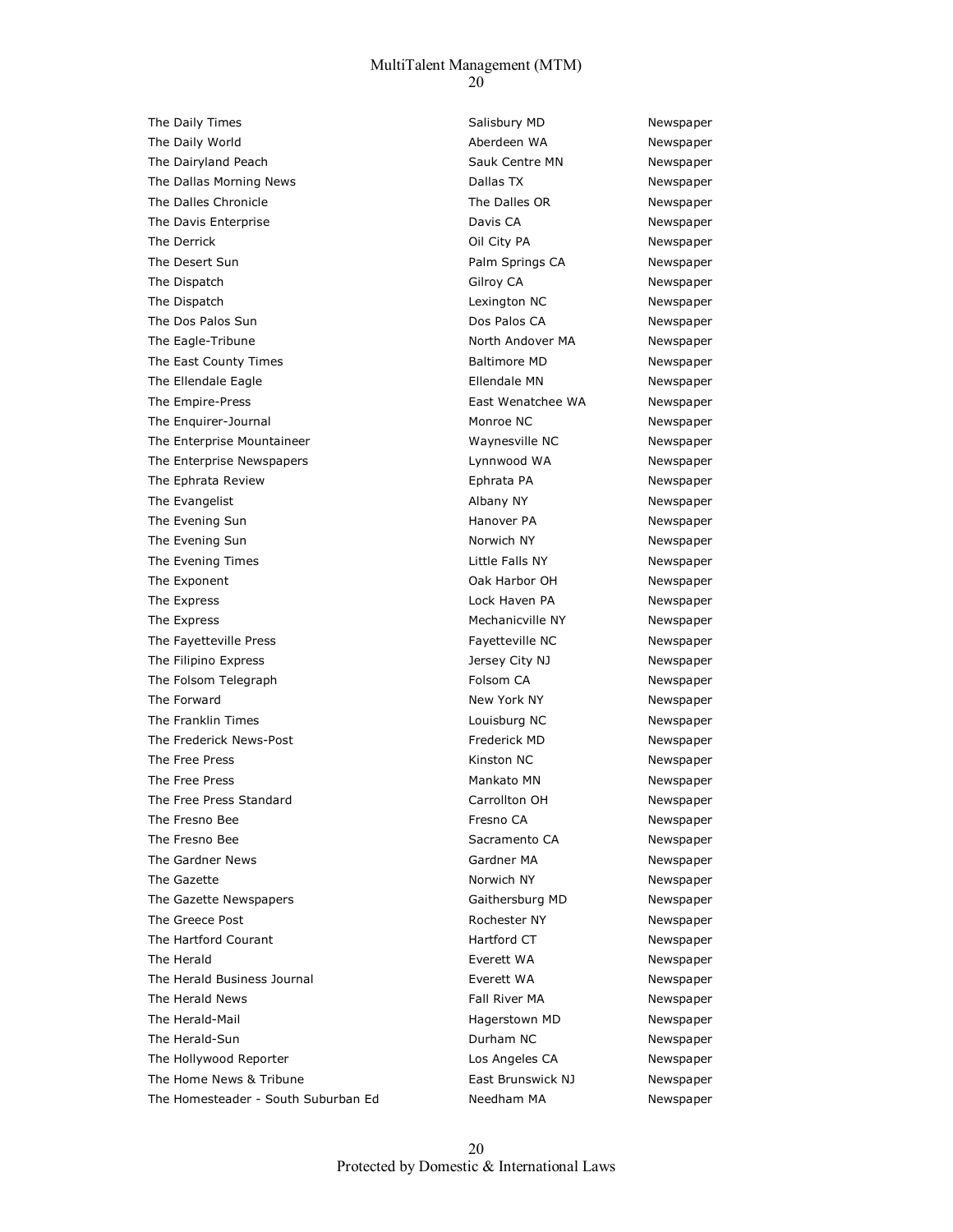The Honeoye Herald The Honeoye NY Newspaper The Hoopa Valley People The Hoopa CA Newspaper The Hour Norwalk CT Newspaper The Hudson Reporter Newspapers **Manufals Hoboken NJ** Newspaper The Improper Bostonian and Boston MA Newspaper The Independent The Independent and The Independent Livermore CA Newspaper The Irish People New York NY New York NY Newspaper The Ithaca Journal **Ithaca NY** Ithaca NY Newspaper The Jersey Journal The Jersey City NJ Newspaper The Jewish Week, Inc. New York NY New York NY Newspaper The Kitsap Business Journal **Port Orchard WA** Newspaper The Leader **Communication Communication** Corning NY **Communication** Newspaper The Lima News and the Lima OH Newspaper Controller and the Lima OH Newspaper The Littlefork Times **Communist Communist Communist Communist Communist Communist Communist Communist Communist Communist Communist Communist Communist Communist Communist Communist Communist Communist Communist Communist** The Local News **Numerial Community** Huntington Beach CA Newspaper The Madison Press **London OH** Newspaper The Marietta Times **Marietta OH** Marietta OH Newspaper The Mecklenburg Times and the Charlotte NC and Newspaper The Medina County Gazette Medina OH Medina OH Newspaper The Mesabi Daily News Virginia MN Newspaper The Middleboro Gazette **Middleboro MA** Newspaper The Middletown Journal Middletown OH Newspaper The Modesto Bee **Manteca CA** Newspaper The Modesto Bee Turlock CA Newspaper The Modesto Bee **Modesto CA** Newspaper The Morning Call **Allentown PA** Newspaper The Morning Call **Bethlehem PA** Newspaper The Morning Call Quakertown PA Newspaper The Morning Call **Easton PA Easton PA** Newspaper The Morning Journal **Newspaper Lorain OH** Lorain OH Newspaper The Mountain Messenger The Mountain Messenger and Downieville CA Newspaper The Mountaineer Progress The Mountaineer Progress and Mexical Phelan CA Newspaper The Napa Valley Register Napa CA Napa CA Newspaper The Naples Record **Naples All Accord Contract Contract Accord** Naples NY Newspaper The Net **All 2003** Contracts and Brisbane CA Newspaper The New Fillmore **San Francisco CA** Newspaper The New Republic **Meyersdale PA** Newspaper The New Voice of New York **Matter Communist Communist Communist Communist Communist Communist Communist Communist Communist Communist Communist Communist Communist Communist Communist Communist Communist Communist Communis** The New York Carib News New York NY New York NY Newspaper The New York Observer The Newspaper New York NY Newspaper The New York Times **Albany NY** Albany NY Newspaper The New York Times Trenton NJ Newspaper The New York Times New York NY New York NY Newspaper The New York Times **Boston MA** Newspaper The New York Times Los Angeles CA Newspaper The New York Times Syndicate New York NY New York NY News Service/Syndicate The Newberg Graphic The Newspaper Newspaper Newspaper The News **Frederick MD** Newspaper The News & Observer The Newspaper Chapel Hill NC Newspaper The News & Observer The Newspaper Controller and Durham NC Newspaper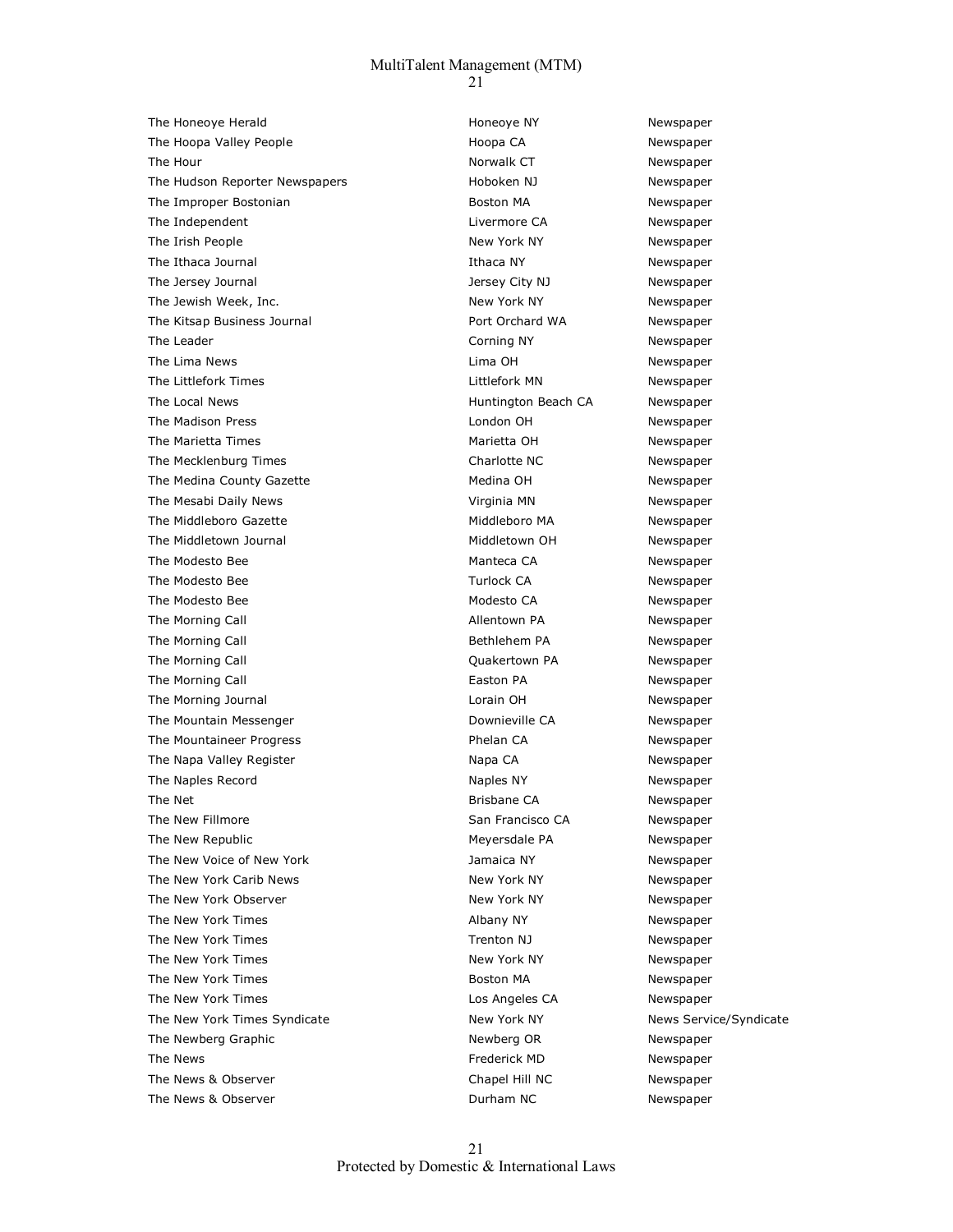The News & Observer The Newspaper Controller and Medicine Raleigh NC Newspaper The News Eagle **Newspaper Hawley PA** Newspaper The News Herald **Morganton NC** Newspaper The News India Group Publications New York NY Newspaper The News Tribune The Newspaper Controller Controller Controller Tacoma WA Newspaper The News-Herald **Communist Communist Communist Communist Communist Communist Communist Communist Communist Communist Communist Communist Communist Communist Communist Communist Communist Communist Communist Communist Commu**  The News-Herald Willoughby OH Newspaper The News-Item Shamokin PA Newspaper The News-Messenger The Newspaper Fremont OH Newspaper The News-Register **McMinnville OR** Newspaper The News-Review **Roseburg OR** Newspaper The Northern Light Newspaper Newspaper Newspaper Newspaper Newspaper The Oakland Tribune **Calculation** CA COAkland CA Newspaper The Orange County Register The Orange County Register Santa Ana CA Newspaper The Oregonian Green Controller Controller Controller Gresham OR Newspaper The Oregonian **The Oregonian** Oregon City OR Newspaper The Oregonian **Portland OR** Newspaper The Oswego County Weeklies Mexico NY Mexico NY Newspaper The Patriot Ledger **The Patriot Ledger Cuincy MA** Newspaper The Patriot-News **Camp Hill PA** Newspaper The Patriot-News **Matriot-News** Harrisburg PA Newspaper The Paxton Herald **Harrisburg PA** Newspaper The Phoenix **Newspaper Phoenixville PA** Newspaper The Pilot **Southern Pines NC** Newspaper The Plain Dealer **Cincinnati OH** Cincinnati OH Newspaper The Plain Dealer **Columbus OH** Columbus OH Newspaper The Plain Dealer **Cleveland OH** Cleveland OH Newspaper The Post-Journal and The Post-Journal and The Post-Journal and The Post-Journal and The Post-Journal and The Memorial and The Post-Journal and The Post-Journal and The Post-Journal and The Post-Journal and The Post-Journal The Post-Standard **Auburn NY** Auburn NY Newspaper The Post-Standard **Syracuse NY** Syracuse NY Newspaper The Post-Standard **Fulton NY** Fulton NY Newspaper The Post-Standard & Herald-Journal Syracuse NY Syracuse NY The Post-Star Contract Contract Contract Contract Contract Glens Falls NY Contract Newspaper The Press Democrat **Santa Rosa CA** Newspaper The Press Newspapers **Millbury OH** Newspaper The Press of Atlantic City **Pleasantville NJ** Newspaper The Press-Enterprise and the Riverside CA Newspaper The Press-Enterprise Temecula CA Newspaper The Progress News **Emlenton PA** Newspaper The Record **Example 2018** Hackensack NJ Newspaper The Record **Sacramento CA** Newspaper The Record **Troy NY** Troy NY Newspaper The Record **Stockton CA** Newspaper The Record of Hackensack **Hackensack Hackensack NJ** Newspaper The Recorder **Amsterdam NY** Newspaper The Recorder Prince Frederick MD Newspaper The Recorder The Recorder Controller Controller Controller Greenfield MA Newspaper The Register-Guard **Eugene OR Eugene OR** Newspaper The Register-Guard **Florence OR** Newspaper The Reminder **East Longmeadow MA** Newspaper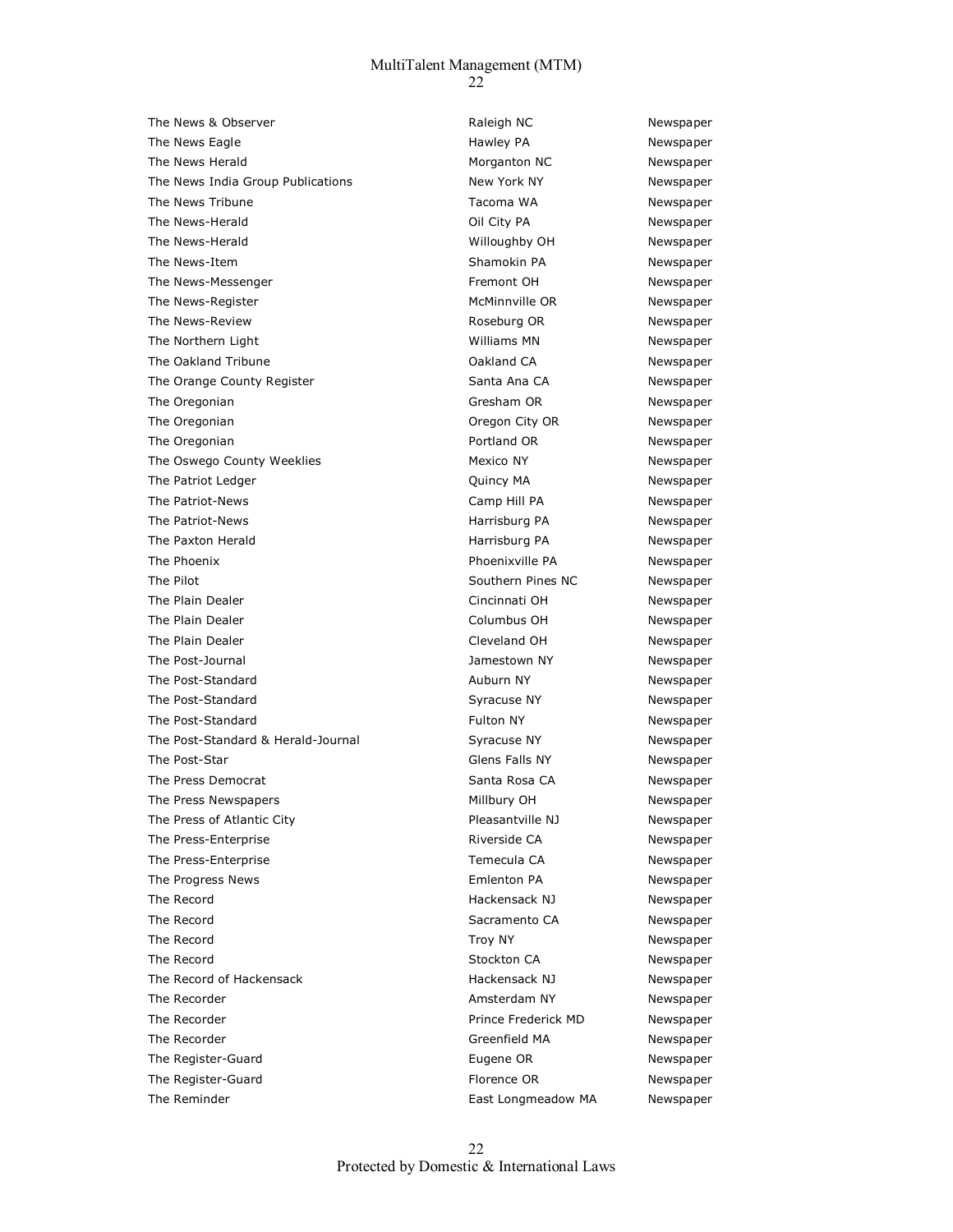The Reminder The Reminder Contract Contract Contract Members of Mullmar MN Newspaper The Repository **Canton OH** Canton OH Newspaper The Revere Independent Newspaper Group **Revere MA** Newspaper The Richwood Gazette **Richwood OH** Richwood OH Newspaper The Riverdale Press **Bronx NY** Bronx NY Newspaper The Riverside County Record **Riverside CA** Riverside CA Newspaper The Salt Lake Tribune The Salt Lake City UT Newspaper The San Diego Union-Tribune El Cajon CA Newspaper The San Diego Union-Tribune San Diego CA Newspaper The San Francisco Bay Times San Francisco CA Newspaper The Sanford Herald The Sanford NC Newspaper The Santa Clara Weekly **Santa Clara CA** Newspaper The Santa Maria Sun Santa Maria CA Newspaper The Scarsdale Inquirer The Scarsdale NY Newspaper The Scranton Times-Tribune Scranton PA Scranton PA Newspaper The Sentinel **Carlisle PA** Carlisle PA Newspaper The Sentintel **Rome NY** Rome NY Newspaper The Shrewsbury Chronicle The Shrewsbury MA Newspaper The Sidney Daily News **Sidney OH** Sidney OH Newspaper The Signal & Saugus Enterprise Valencia CA Newspaper The Sound Shore Review Multimeter of Milte Plains NY Newspaper The South Pittsburgh Reporter **Pittsburgh PA** Newspaper The Southampton Press - Western Edition Mesthampton Beach NY Newspaper The Southern Cross The Southern Cross Captus Control of San Diego CA Newspaper The Southtowns Citizen **Communist Communist Communist Communist Communist Communist Communist Communist Communist Communist Communist Communist Communist Communist Communist Communist Communist Communist Communist Communis**  The Spokesman-Review Pullman WA Newspaper The Spokesman-Review The Spokane WA Newspaper The Sports Network **Southampton PA** News Service/Syndicate The Star Press Franklin OH Newspaper THE STAR-LEDGER NEWSPAPER NEWSPAPER NEWSPAPER NEWSPAPER NEWSPAPER NEWSPAPER NEWSPAPER NEWSPAPER NEWSPAPER NEWSPAPER The Star-Ledger National Control of Scotch Plains NJ Newspaper The Star-Ledger The Star-Ledger Somerville NJ Newspaper The Star-Ledger The Star-Ledger Newspaper Newspaper Newspaper Newspaper The Star-Ledger Trenton NJ Newspaper The Star-News Wilmington NC Newspaper The Sun **Bremerton WA** Newspaper The Sun and the Sun Lowell MA Newspaper and Lowell MA Newspaper The Sun San Bernardino CA Newspaper The Sun Chronicle **Attleboro MA** Newspaper The Tablet **Brooklyn NY** Brooklyn NY Newspaper The Tartan, Carnegie-Mellon University **Pittsburgh PA** Newspaper The Tidings **Los Angeles CA** Newspaper The Times Leader **Marting Ferry OH** Newspaper The Times News **News** 2008 Community Charles Community Lehighton PA Newspaper The Times Recorder The Times Recorder The Times Recorder All 2anesville OH Newspaper The Toledo Journal Toledo OH Newspaper The Trentonian Trenton NJ Newspaper The Tribune San Luis Obispo CA Newspaper The Two River Times **Red Bank NJ** Newspaper The Union **Grass Valley CA** Newspaper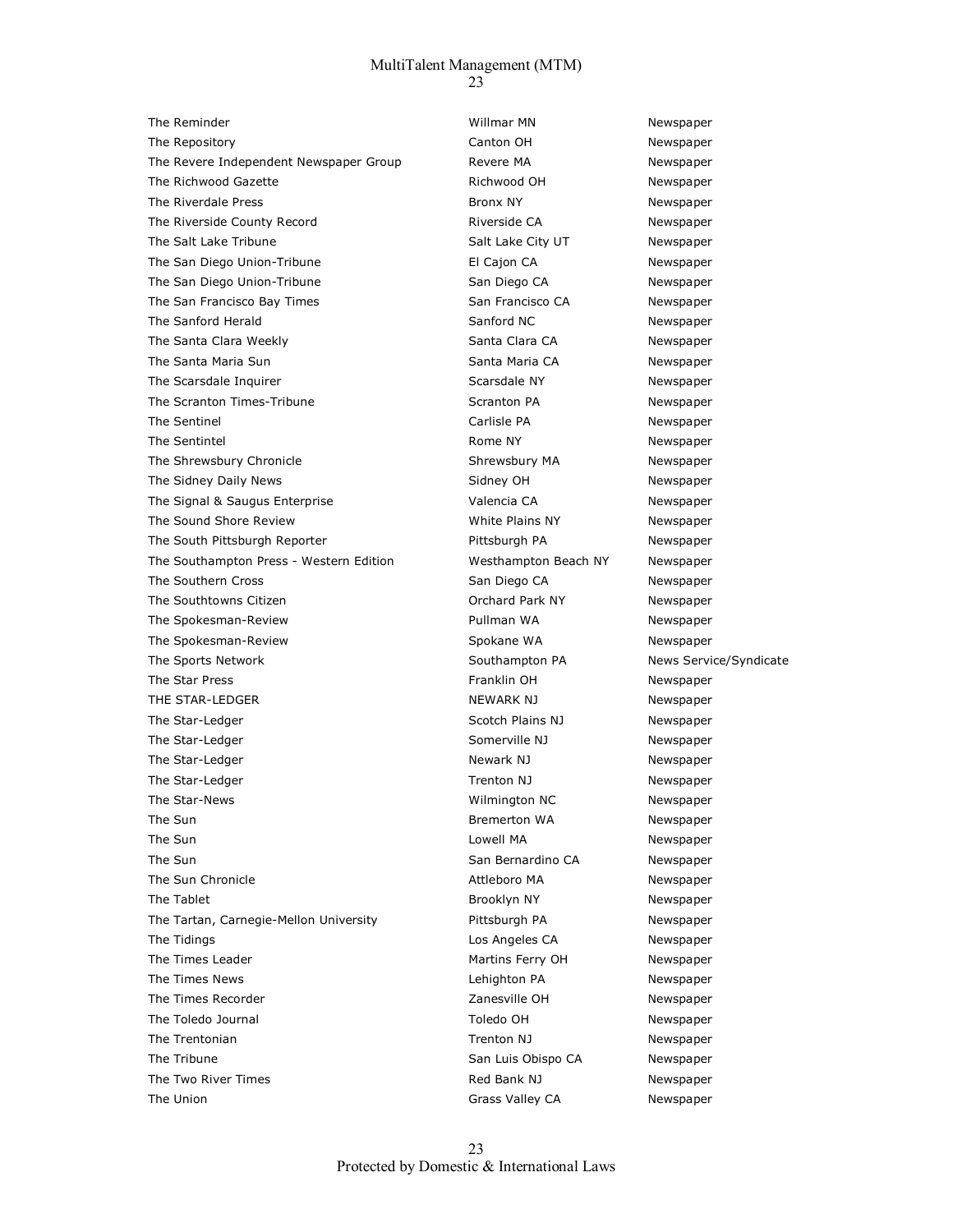The Union Democrat **Sonora CA** Sonora CA Newspaper The Vanguard News **Actor CA** Actor CA Newspaper The Village Voice **New York New York NY** New York NY Newspaper The Vinton County Courier **Music County County County** Courier Mcarthur OH Newspaper The Voice **Community Collective Collective Collective Party Collective Party PA** Newspaper The Wall Street Journal **Boston MA** Newspaper The Wall Street Journal **Los Angeles CA** Newspaper The Wall Street Journal New York NY New York NY Newspaper The Wall Street Journal **San Francisco CA** Newspaper The Wall Street Journal The Wall Street Journal South Brunswick NJ Newspaper The Wall Street Journal **Palo Alto CA** Newspaper The Wall Street Journal Sunday New York NY Newspaper The Washington Post Washington DC Newspaper The Washington Times Washington DC Newspaper The Wayne Independent The Wayne Independent The Wayne Independent The Webster Post Newspaper Newspaper Newspaper Newspaper Newspaper The Willits News **Newspaper Willits CA** Newspaper The Woodbury Bulletin **Newspaper Woodbury MN** Newspaper The World **Coos Bay OR** Newspaper The York Dispatch The York PA Newspaper This Week Community Newspapers Columbus OH Newspaper Tiloben Publishing Co. The Seattle WA Newspaper Times - Shamrock Group and Montrose PA Newspaper Times Herald Record **Middletown NY** Newspaper Times Herald Recorder The Middletown NY Newspaper Times Union **Albany NY** Albany NY Newspaper Times Union Newspaper Controller Saratoga Springs NY Newspaper Times Union Troy NY Troy NY Newspaper Times-Journal Cobleskill NY Newspaper Times-News **Burlington NC** Newspaper Times-News **Hendersonville NC** Newspaper Times-Standard Eureka CA Newspaper TL Media Salem MA News Service/Syndicate Syndicate Syndicate Syndicate Syndicate Syndicate Syndicate Syndicate Town Crier **Idyllwild CA** Newspaper Town Crier Newspapers Wilmington MA Newspaper Tracy Press and the Community Community Community Community Community Community Community Community Community Community Community Community Community Community Community Community Community Community Community Community Co Tri-City Herald **Newspaper Connect WA** Newspaper **Connect WA** Newspaper Tri-County News **Collection Control Contomwood MN** Newspaper Tri-Valley Herald **Pleasanton CA** Newspaper Triangle Business Journal **Raleigh NC** Raleigh NC Newspaper Tribune **Deer Park WA** Newspaper TRIBUNE CHRONICLE **WARREN OH** WARREN OH Newspaper Tribune Chronicle Warren OH Newspaper Tribune-Review Greensburg PA Newspaper Tribune-Review Latrobe PA Newspaper Tribune-Review Pittsburgh PA Newspaper Tribune-Review Warrendale PA Newspaper Trona Argonaut **Trona CA** Newspaper Troy Daily News **Troy OH** Newspaper Troy Gazette Register Troy PA Newspaper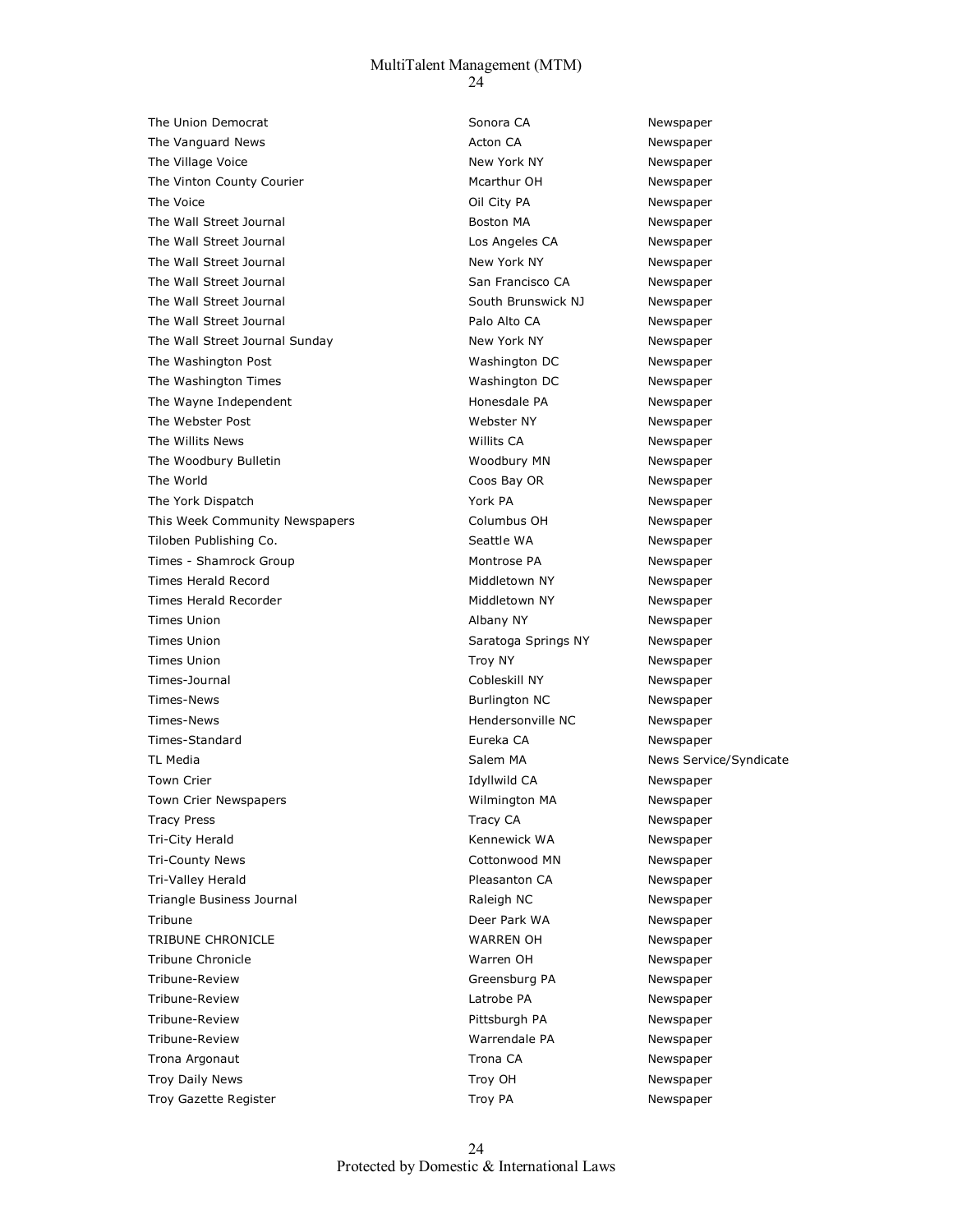Turley Publications, Inc. Turley Publications, Inc. Palmer MA Newspaper TV Guide Online **Newspaper Radnor PA** Newspaper TV Times/New England Motorsports Syndica Sharon MA News Service/Syndicate Twice **New York NY** New York NY Newspaper Twin Valley Publications West Alexandria OH Newspaper Twin Valley Times & Gary Graphic Twin Valley MN Newspaper U-Bild Newspaper Features and Muys CA Nuys CA News Service/Syndicate U.S. 1 Newspaper **Number 2 Newspaper** Princeton NJ Newspaper Ulen Union Newspaper Newspaper Newspaper Newspaper Newspaper Newspaper Newspaper Union Democrat **Solution CA** Newspaper Sonora CA Newspaper Union Hispana Newspaper Santa Ana CA Newspaper United Press International and Science Cranada Hills CA News Service/Syndicate United Press International and Malden MA News Service/Syndicate United Press International The Mill Valley CA News Service/Syndicate Unity First News **Framingham MA** Newspaper Urbana Daily Citizen Urbana OH Newspaper USA Today **Arlington VA** Newspaper **Arlington VA** Newspaper USA Today **Boston MA** Newspaper USA Today Los Angeles CA Newspaper USA Today **New York NY** New York NY Newspaper USA Today **San Francisco CA** Newspaper USA Today **Tyson Corner VA** Newspaper Valdese News **Morganton NC** Newspaper Vallejo Times-Herald Vallejo CA Newspaper Valley Courier - Suburban Week **Reading OH** Reading OH Newspaper Valley News Dispatch Tarentum PA Newspaper Valley Roadrunner Valley Center CA Newspaper Valley Times **Pleasanton CA** Newspaper Vancouver Business Journal Vancouver WA Newspaper Ventura County Star **Ventura CA** Newspaper Ventures: The Magazine For Growing Twin Minneapolis MN Newspaper Vida En El Valle Fresno CA Newspaper Video Systems Sherman Oaks CA Newspaper Vietnam Liberty News **San Jose CA** Newspaper Vil. Paper New York NY New York NY Newspaper Village Reporter Topsfield MA Newspaper Vineyard Gazette **Edgartown MA** Newspaper Visalia Times-Delta Visalia CA Newspaper VNU NEWSWIRE **All and Service Control City Control City Control City Control City Control City Control News Service/Syndicate**  Vocero Hispano Worcester MA Newspaper Voice of Southern Maryland North Beach MD Newspaper Wall Street Journal Glendale CA Newspaper Walla Walla Union-Bulletin Malla Walla Walla WA Newspaper Wallkill Valley Publications and Manuscull Members and Walden NY Newspaper Wapakoneta Daily News Wapakoneta OH Newspaper Waseca County News **Waseca MN** Newspaper Washington Jewish Week **Rockville MD** Newspaper Washington Post Columbia MD Newspaper Washington Post **La Plata MD** Newspaper Washington Post New York NY New York NY Newspaper